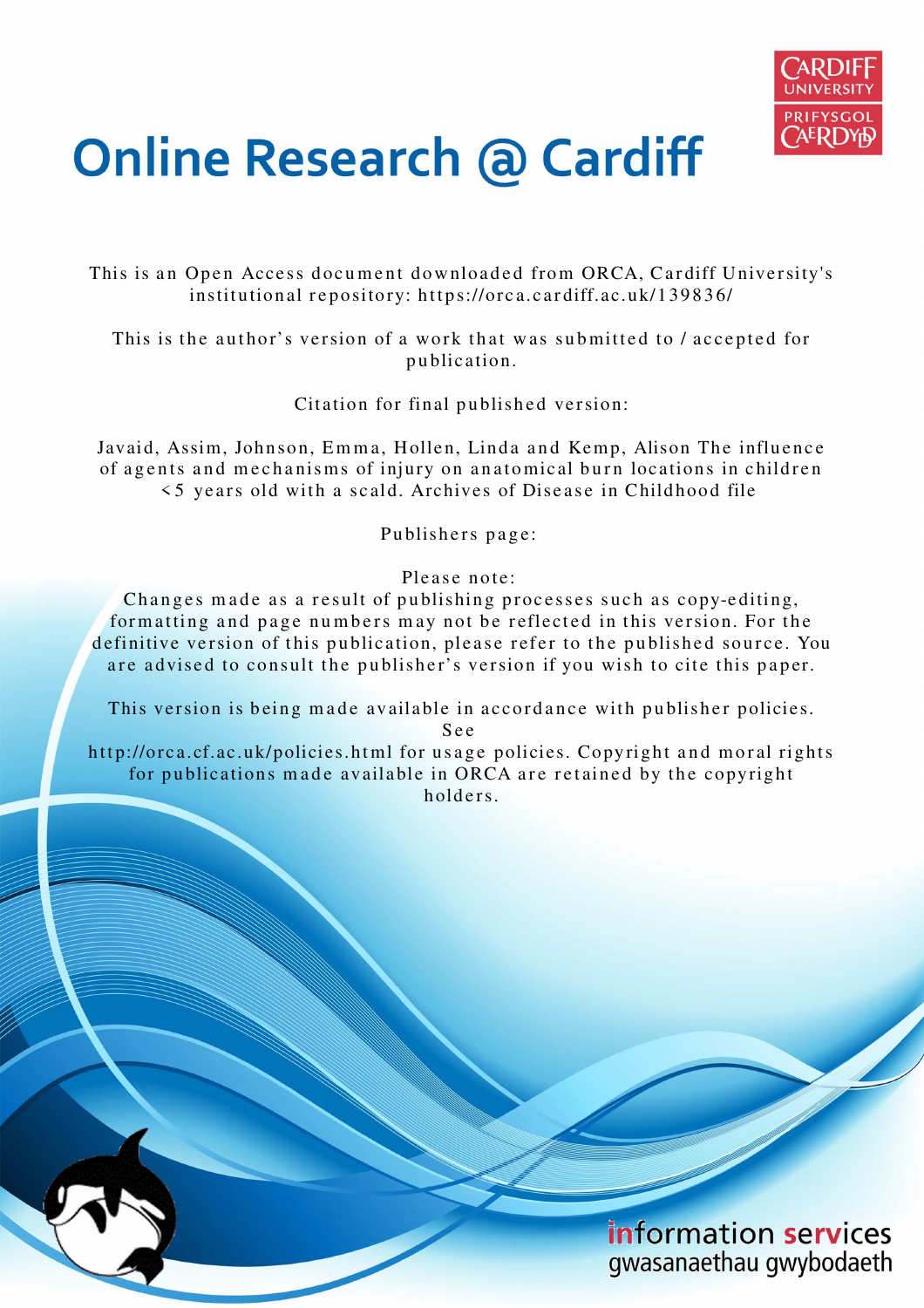**Title** The Influence of Agents and Mechanisms of Injury on Anatomical Burn Locations in Children <5

Years Old with a Scald

# **Authors**

Assim Ali Javaid (Corresponding Author) Cardiff University - Division of Population Medicine 3 rd Floor Neuadd Meirionnydd Heath Park Cardiff UK CF14 4YS Email: [assimjavaid@doctors.org.uk](mailto:assimjavaid@doctors.org.uk) Phone: 07872619820

Emma Johnson

New Cross Hospital

Wolverhampton Road

Heath Town

Wolverhampton

WV10 0QP

Linda Hollén

Centre for Academic Child Health

Bristol Medical School

University of Bristol

1-5 Whiteladies Road

Clifton

Bristol BS8 1NU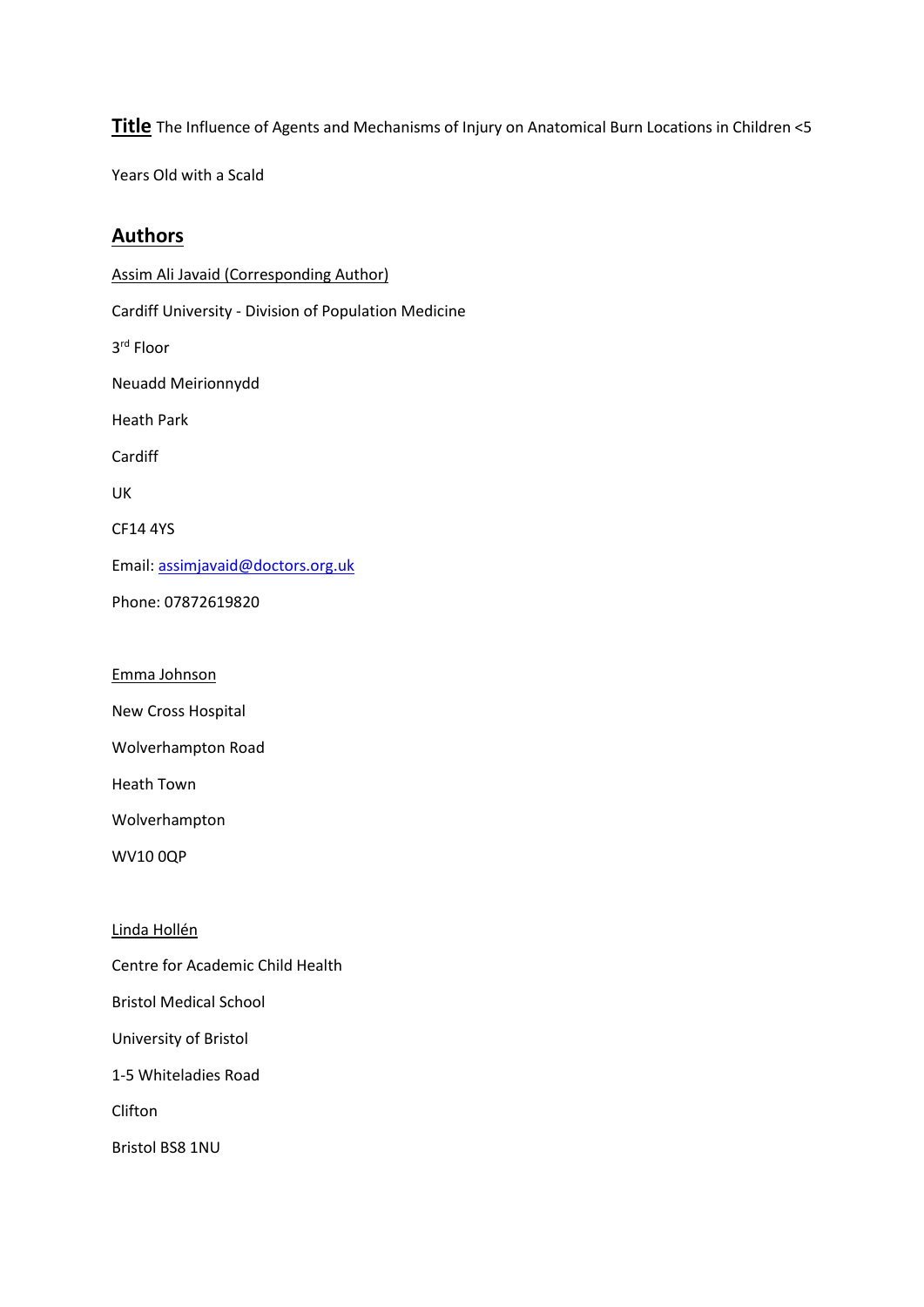## Alison Kemp

Cardiff University - Division of Population Medicine

3 rd Floor

Neuadd Meirionnydd

Heath Park

Cardiff

UK

CF14 4YS

# **Keywords**

Children, Scalds, Safeguarding, Burns, Child protection

# **Word Count**

2665

# **Tables**

5

# **Figures**

1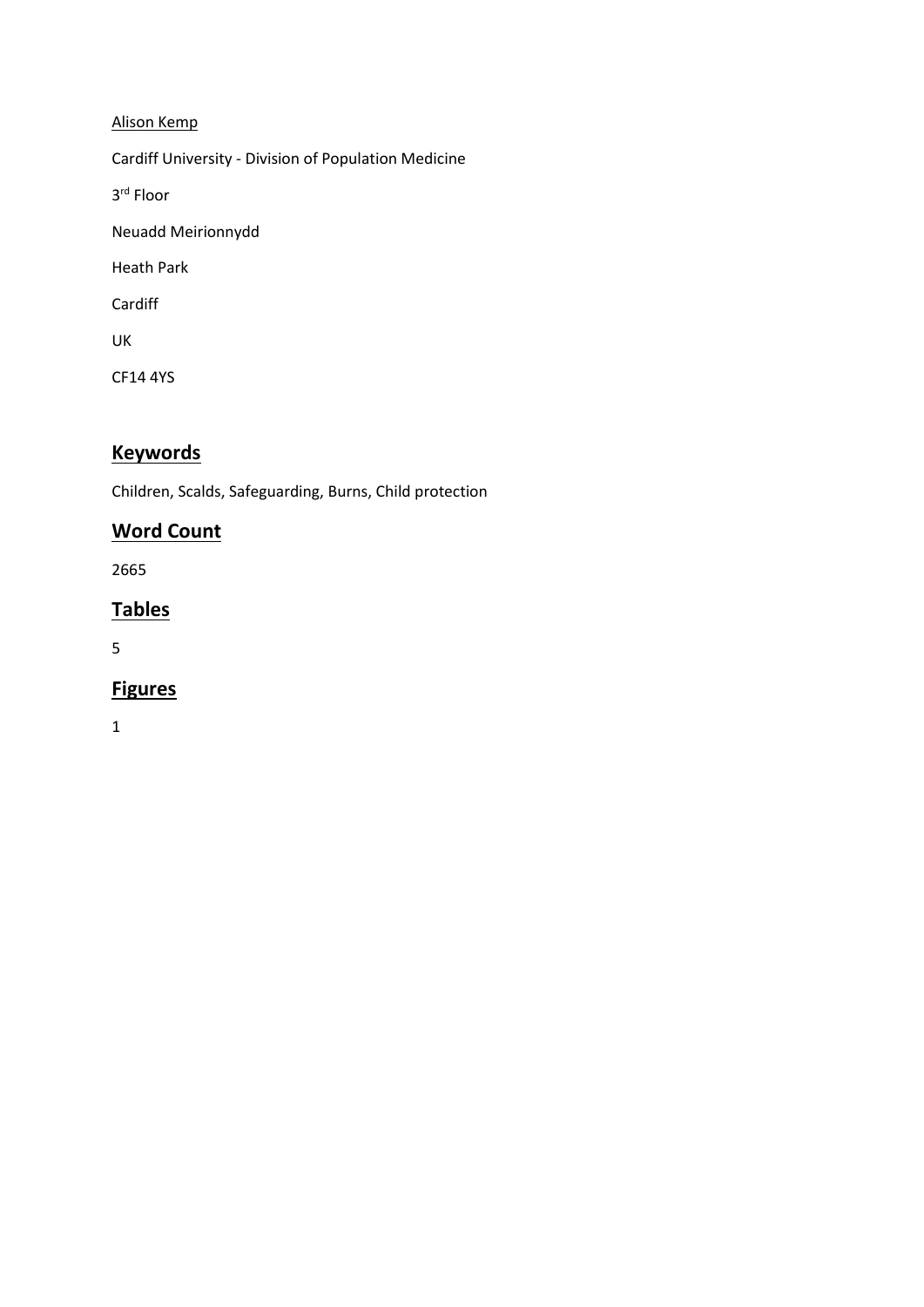#### **Abstract**

**Objective:** To demonstrate how the mechanism and agent of injury can influence the anatomical location of a scald.

**Design:** Prospective multicentre cross-sectional study.

**Setting:** 20 hospital sites across England and Wales including emergency departments, minor injury units and regional burns units.

**Patients:** Children aged 5 years and younger who attended hospital with a scald.

**Main outcome measures:** Primary outcome: A descriptive analysis of the mechanism, agent, and anatomical location of accidental scalds. Secondary outcome: a comparison of these factors between children with and without child protection (CP) referral.

**Results: Of** 1041 cases of accidental scalds, the most common narrative leading to this injury was a cup or mug of hot beverage being pulled down and scalding the head or trunk (132/1041; 32.9% of cases). Accidental scalds in baths/showers were rare (1.4% of cases). Accidental immersion injuries were mainly distributed on hands and feet (76.7%).

There were differences in the presentation between children with accidental scalds and the 103 who were referred for CP assessment; children with scalds caused by hot water in baths/showers were more likely to get referred for CP assessment (*p*<0.0001), as were those with symmetrically distributed (p<0.0001) and unwitnessed (*p*=0.007) scalds.

**Conclusions:** An understanding of the distributions of scalds and its relationship to different mechanisms of injury and causative agents will help clinicians assess scalds in young children, particularly those new to the emergency department who may be unfamiliar with expected scald patterns or with the importance of using appropriate terminology when describing scalds.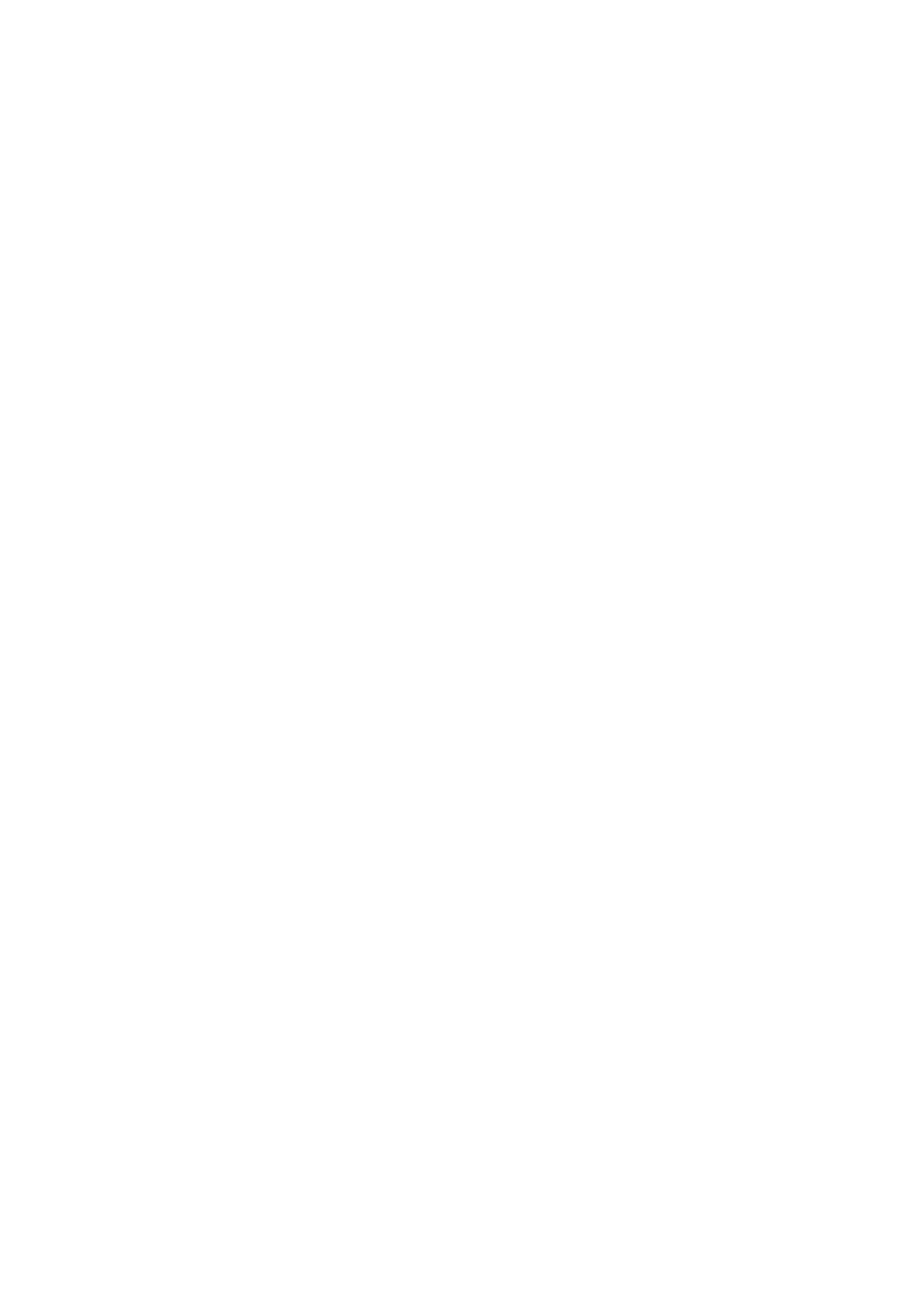## **Introduction**

Scalds caused by hot liquids or steam<sup>1</sup> account for half of all childhood burns<sup>2-6</sup>. In a recent study, we showed a strong relationship between mechanisms of injury and causative agents on the anatomical location of contact burns in children aged less than 5 years-old<sup>7</sup>. We now aim to replicate this study with a focus on scalds.

It is worth noting that most scalds are accidental<sup>6</sup>, and studies have identified demographic factors that increase the risk of childhood scalds that include male gender, being between 1-2 years-of-age, being part of a large sibling group, having a young mother, being a member of a single adult household, living in an area of increased material deprivation, being an immigrant from a less developed country, having less developed fine motor skills and hyperactive behaviour in the child $8-10$ .

The primary aim of this study was to describe how the mechanism of injury and the causative agent influences the anatomical location of a scald and thereby increase the evidence base for objective assessment of a child presenting with a scald and to better inform injury prevention strategies in future health promotion campaigns.

As a secondary outcome, a comparison was also made between accidental scalds and those referred on to children's social services with child protection (CP) concerns. This comparison may bring to light factors that clinicians associate more strongly with concerns of abuse or neglect.

## **Method**

A prospective multi-centre study from 20 hospital sites was conducted from August 2015 to September 2018 (See Appendix 1).

#### **Data Collection**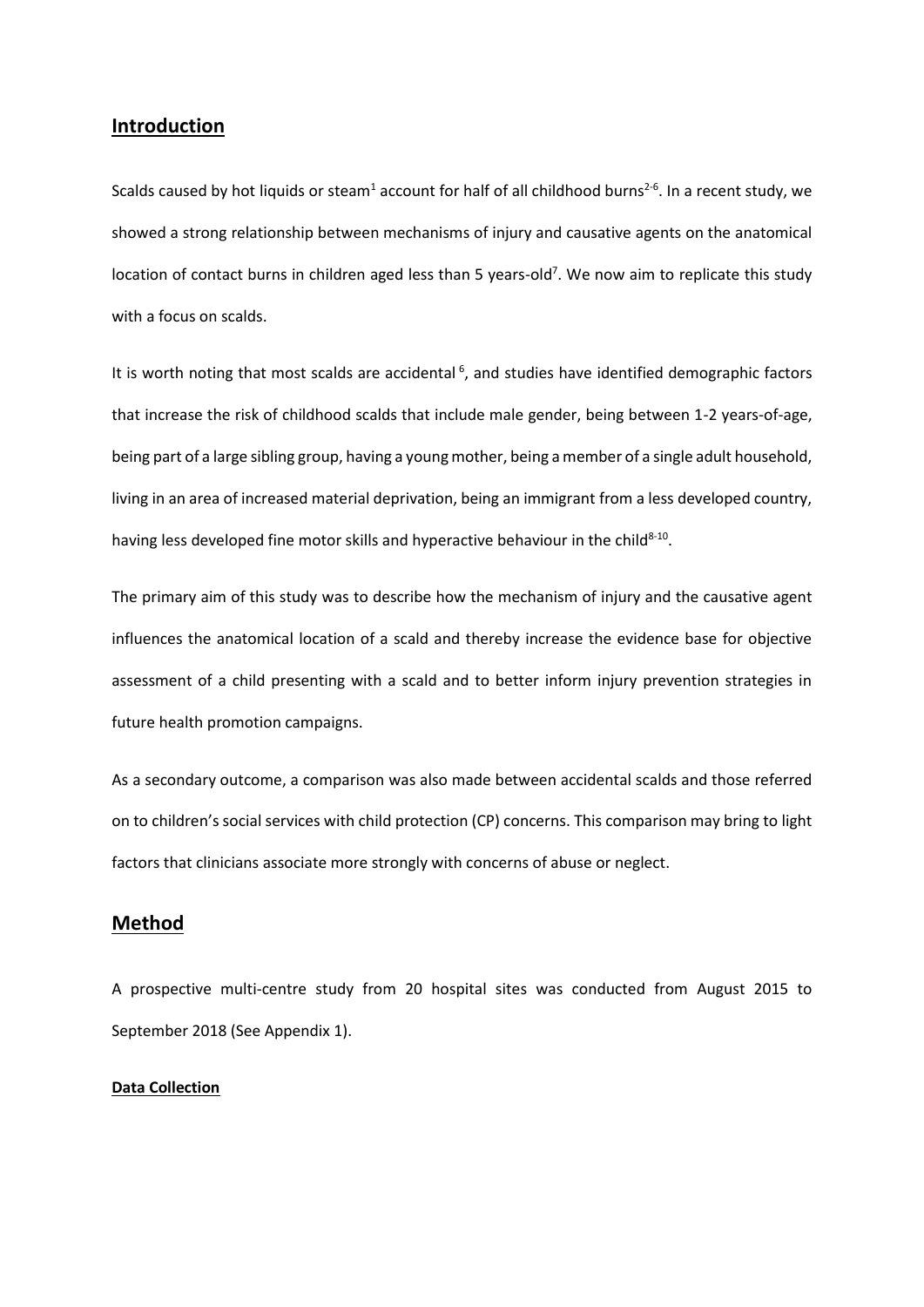A proforma, the Burns and Scalds Assessment Template (BaSAT) version 7 (See Appendix 2), was used to collect data on children aged less than 16 years presenting with a burn or scald. The BaSAT recorded data on patient demographics, the history and presentation of the burn and the final management plan in terms of treatment and follow up from a safeguarding perspective. Records were anonymised, cases were given unique identifiers and all data were uploaded to a REDCap database<sup>11</sup> without any patient identifiable information.

The children who were less than 5-years-old and coded as having suffered a scald were included in this study. Data for these cases were exported into SPSS version 25 and Microsoft Excel for analysis. Cases were excluded from analysis if details were either absent or ambiguous (e.g. contradictory information was entered in different parts of the proforma) for one or more of the following categories; the mechanism of injury, the causative agent, the anatomical location of the burn and whether a CP referral had been made (Figure 1). The remaining cases were categorised as those for which a CP referral was made by clinicians and those that were presumed accidental injuries (those that did not have a CP referral).

The BaSAT proforma was completed depending upon the workload faced by individual centres, with no predetermined sampling process in place. The case ascertainment rate for completed BaSATs as a proportion of total cases of childhood burns seen at each of the recruitment centres in the study time period was 70-80% with 35% completed by ED nursing staff and the remainder by medical staff.

#### **Analysis**

The scald incidents were categorised according to the agent involved, the mechanism of injury and the anatomical location of the scald (Table 1) as recorded on the BaSAT. The distribution of the scald was recorded on a body map included on the BaSAT and then recorded on the database according to a list of 57 different anatomical locations. These 57 locations were consolidated into 6 larger areas (Table 1), for the purpose of the analysis. Given the nature of liquids to flow down the body with the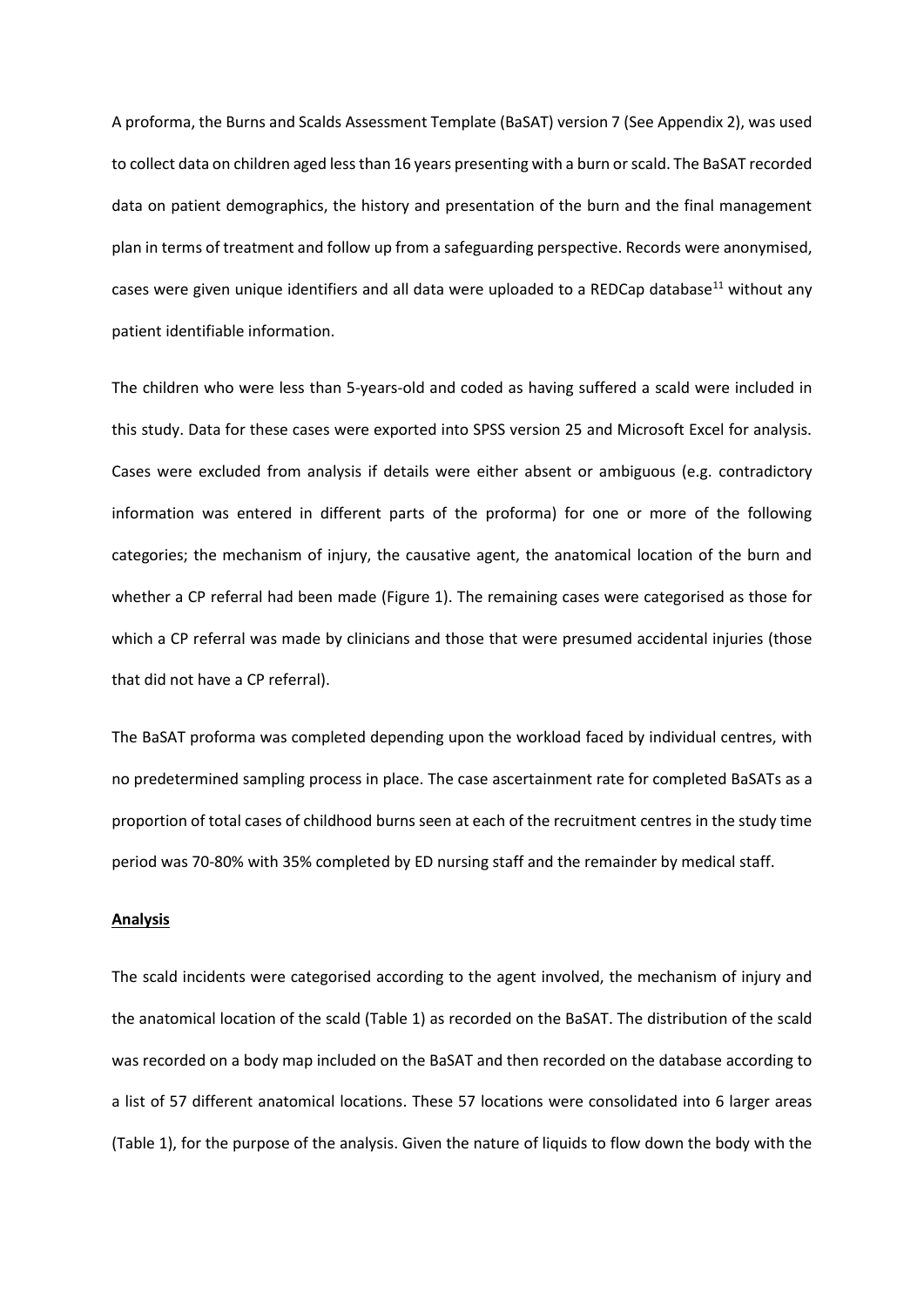effect of gravity, and the most superior part of the scald often being the worst affected as the liquid cools while flowing down the body, the most superior location of the scald on the body was taken as the primary burn location. For example, a scald affecting the head, trunk and right arm was categorised as being a primary burn to the head.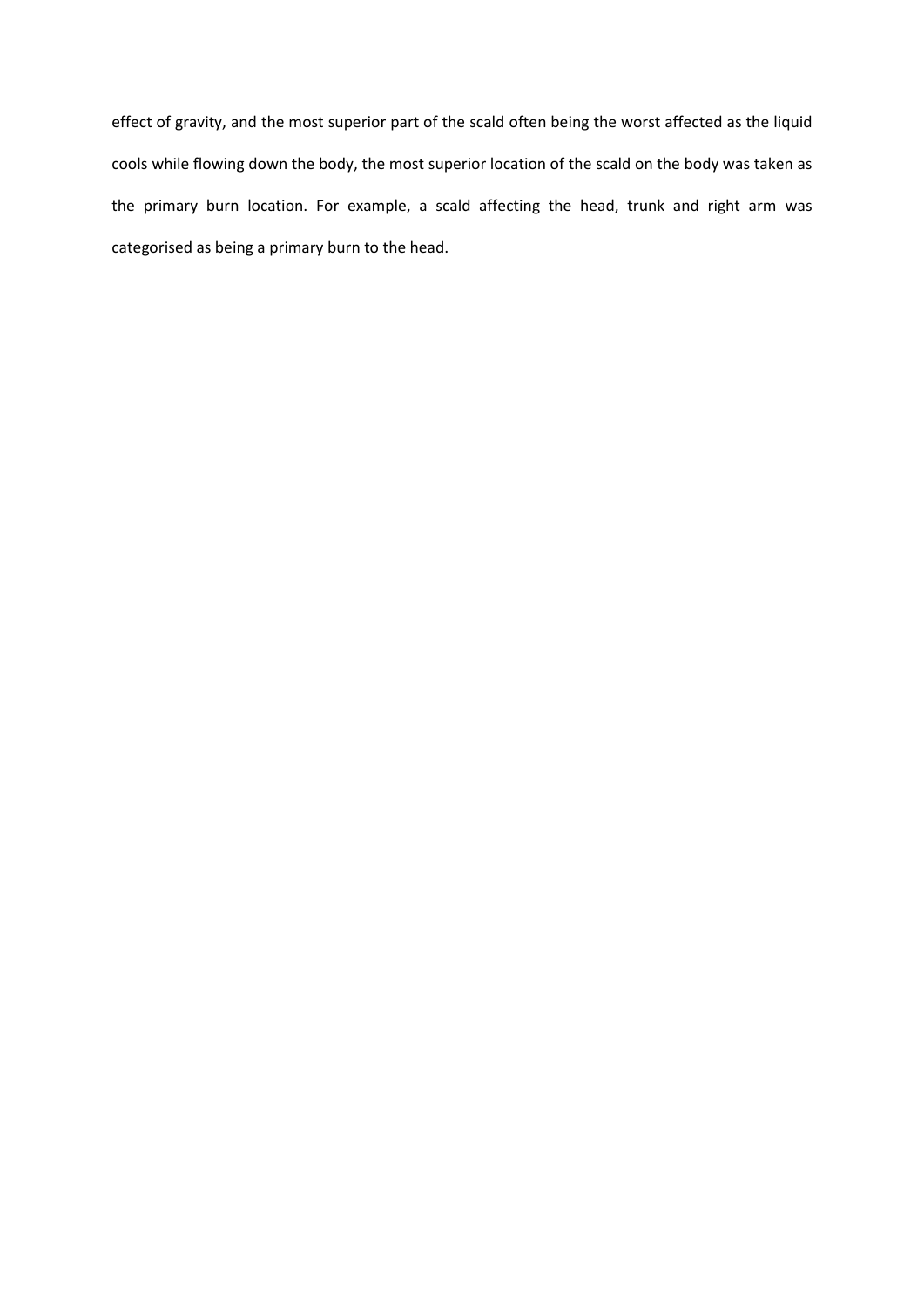| Variable  | Sub-category                         | Description                                                                                                                                                                          |  |  |  |  |
|-----------|--------------------------------------|--------------------------------------------------------------------------------------------------------------------------------------------------------------------------------------|--|--|--|--|
| Agent     | <b>Hot Beverages</b><br>in Cups/Mugs | All scalds from a hot beverage (e.g. tea or coffee)                                                                                                                                  |  |  |  |  |
|           | Hot Water in<br>Kitchen Utensils     | All scalds from hot water found in kitchen utensils (e.g. pans,<br>kettles, bowls)                                                                                                   |  |  |  |  |
|           | Hot Water in<br>Baths/Showers        | All scalds that occurred in a bath or shower                                                                                                                                         |  |  |  |  |
|           | <b>Hot Food</b>                      | All scalds from hot food in liquid or semi-liquid form (e.g. soup,<br>porridge, pasta sauce)                                                                                         |  |  |  |  |
|           | Miscellaneous                        | All other causes of scalds. Includes uncommon containers of hot<br>water (e.g. hot water bottles, buckets), unknown containers of<br>hot water and non-water liquids (e.g. oil, wax) |  |  |  |  |
|           |                                      |                                                                                                                                                                                      |  |  |  |  |
| Mechanism | <b>Pull Down</b>                     | Any injury where a liquid containing object is pulled down from<br>a height                                                                                                          |  |  |  |  |
|           | Spill                                | Any injury where the child knocked over a liquid containing<br>object                                                                                                                |  |  |  |  |
|           | Immersion                            | Injuries involving all or part of the body being immersed<br>submerged in liquid                                                                                                     |  |  |  |  |
|           | Independent of<br>the Child          | All scalds following events independent of the child's actions<br>(e.g. caused by a third party)                                                                                     |  |  |  |  |
|           | Unwitnessed                          | Any scald which was not witnessed by a third party                                                                                                                                   |  |  |  |  |
|           |                                      |                                                                                                                                                                                      |  |  |  |  |
| Location  | Head                                 | Any scald where the highest point scalded was on the head or<br>neck                                                                                                                 |  |  |  |  |
|           | <b>Trunk</b>                         | Any scald where the highest point scalded was on the shoulders,<br>chest, abdomen, genitalia, buttocks or back                                                                       |  |  |  |  |
|           | Arms                                 | Any scald where the highest point scalded was on the arms                                                                                                                            |  |  |  |  |
|           | Hands                                | Any scald where the highest point scalded was on the hands                                                                                                                           |  |  |  |  |
|           | Legs                                 | Any scald where the highest point scalded was on the legs                                                                                                                            |  |  |  |  |
|           | Feet                                 | Any scald where the highest point scalded was on the feet                                                                                                                            |  |  |  |  |

Table 1 – Definitions of variables derived from the BaSAT that informed the study analysis.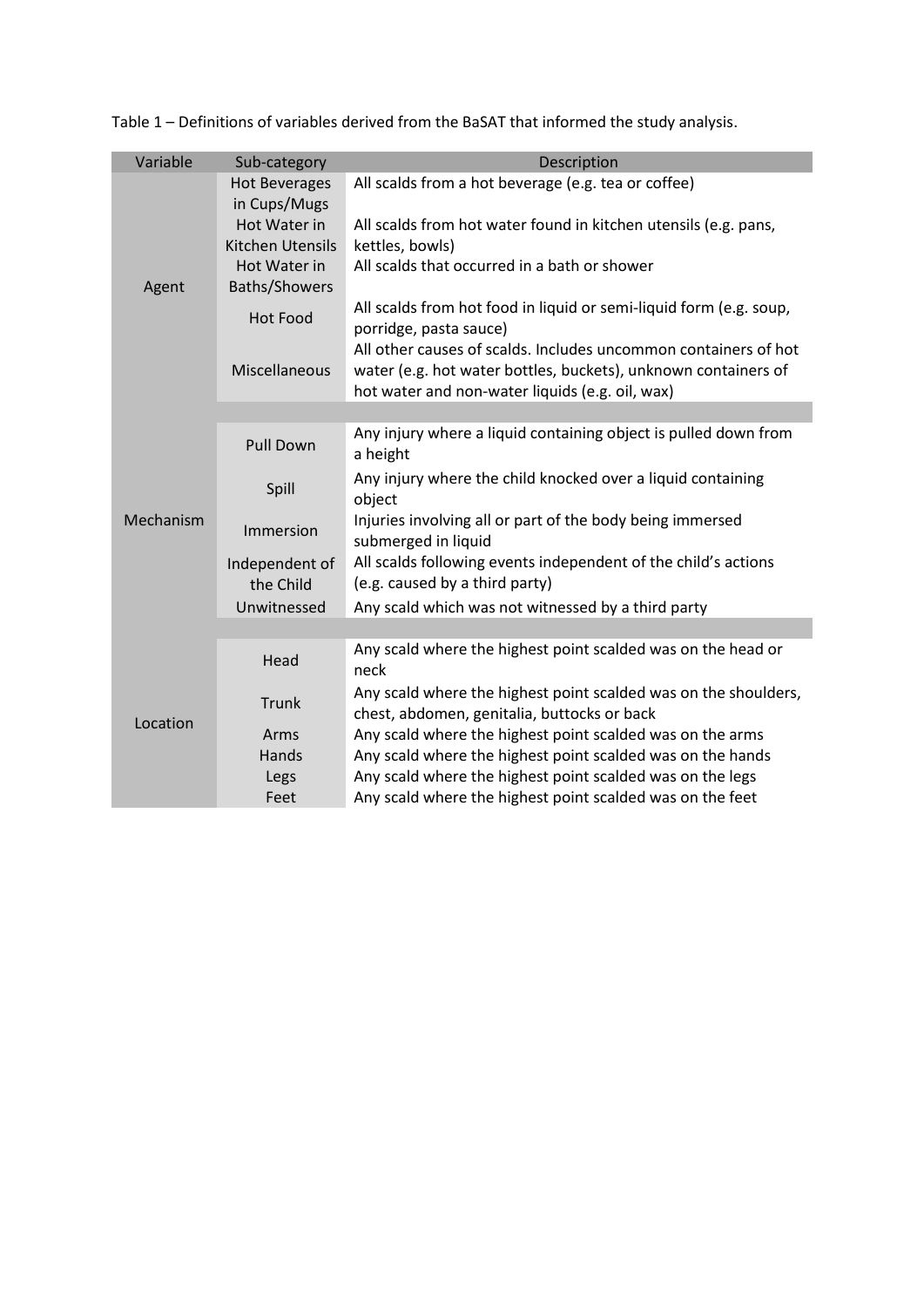Demographic variables recorded on the BaSAT and used for analysis include gender, age, ethnicity and quintiles of Index of Multiple Deprivation (IMD) (Table 2). IMD is an official measure of relative deprivation for small areas in England<sup>12</sup> and Wales<sup>13</sup>, considering factors such as income, education and crime<sup>14</sup>. IMD quintile 1 is the most deprived group and quintile 5 the least deprived. It is worth noting, IMD groupings are constructed differently in England and Wales, so this value is only reflective of a patient's deprivation relative to their country of residence.

A descriptive analysis is provided according to the anatomical location of the scald and the specified agent and mechanism involved (Table 3). Analysis of the child's activity prior to the scald and the resulting anatomical location of the scald and the mechanism of injury has also been made (Table 4). A secondary analysis to determine differences between cases that were accidental and those referred for CP assessment is provided for mechanism, agent, location and other factors previously found to be associated with intentional scalds <sup>15-16</sup>; symmetrical scalds and scalds involving the buttocks or groin. Chi-squared tests or Fisher's exact tests were used, and statistical significance was set at *p*<0.05. For the factors found to be statistically significantly associated with CP assessment, odds ratios (OR) for the effect size have been calculated with 95% confidence intervals (CI).

## **Results**

A total of 1332 children with a scald were identified but, after exclusions, 1144 were included for analysis (Figure 1). Accidental injuries comprised 1041 cases and 103 were referred for child protection assessment.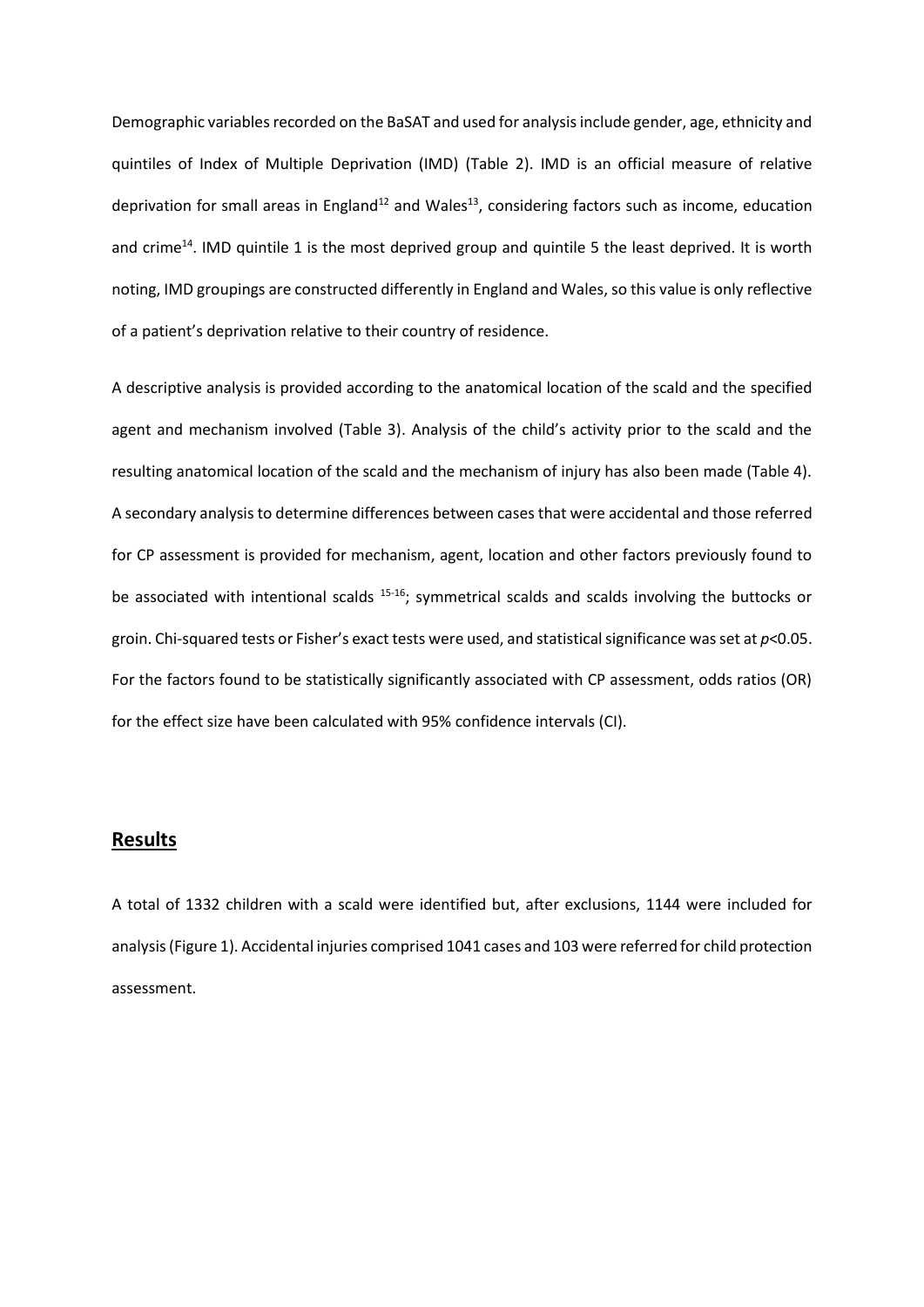| <b>Accidental Scalds (n=1041)</b>   |        |            |  | <b>Scalds Referred for Child Protection</b><br>Assessment (n=103) |                |            |         |  |
|-------------------------------------|--------|------------|--|-------------------------------------------------------------------|----------------|------------|---------|--|
| Gender                              |        |            |  |                                                                   | Gender         |            | p-value |  |
|                                     | Number | Percentage |  |                                                                   | Number         | Percentage |         |  |
| Male                                | 580    | 55.7%      |  | Male                                                              | 59             | 57.3%      |         |  |
| Female                              | 454    | 43.6%      |  | Female                                                            | 43             | 41.7%      |         |  |
| Not indicated                       | 7      | 0.7%       |  | Not indicated                                                     | $\mathbf{1}$   | 1.0%       | 0.776   |  |
|                                     |        |            |  |                                                                   |                |            |         |  |
|                                     | Age    |            |  |                                                                   | Age            |            |         |  |
|                                     | Number | Percentage |  |                                                                   | Number         | Percentage |         |  |
| Less than 1                         | 212    | 20.4%      |  | Less than 1                                                       | 20             | 19.4%      |         |  |
| 1 to 2 years                        | 517    | 49.7%      |  | 1 to 2 years                                                      | 46             | 44.7%      |         |  |
| 2 to 3 years                        | 180    | 17.3%      |  | 2 to 3 years                                                      | 22             | 21.4%      |         |  |
| 3 to 4 years                        | 85     | 8.2%       |  | 3 to 4 years                                                      | 9              | 8.7%       |         |  |
| 4 to 5 years                        | 47     | 4.5%       |  | 4 to 5 years                                                      | 6              | 5.8%       | 0.734   |  |
|                                     |        |            |  |                                                                   |                |            |         |  |
| Ethnicity                           |        |            |  | Ethnicity                                                         |                |            |         |  |
|                                     | Number | Percentage |  |                                                                   | Number         | Percentage |         |  |
| White - British                     | 529    | 50.8%      |  | White - British                                                   | 52             | 50.5%      |         |  |
| White - Non-British                 | 66     | 6.3%       |  | White - Non-<br><b>British</b>                                    | 7              | 6.8%       |         |  |
| Asian                               | 142    | 13.6%      |  | Asian                                                             | 11             | 10.7%      |         |  |
| Afro-Caribbean                      | 46     | 4.4%       |  | Afro-Caribbean                                                    | 9              | 8.7%       |         |  |
| <b>Mixed Race</b>                   | 44     | 4.2%       |  | <b>Mixed Race</b>                                                 | $\overline{2}$ | 1.9%       |         |  |
| Not indicated                       | 214    | 20.6%      |  | Not indicated                                                     | 22             | 21.4%      | 0.236   |  |
|                                     |        |            |  |                                                                   |                |            |         |  |
| Index of Multiple Deprivation Group |        |            |  | Index of Multiple Deprivation Group                               |                |            |         |  |
|                                     | Number | Percentage |  |                                                                   | Number         | Percentage |         |  |
| 1- Most Deprived                    | 267    | 25.6%      |  | 1- Most Deprived                                                  | 44             | 42.7%      |         |  |
| $\overline{2}$                      | 139    | 13.4%      |  | $\overline{2}$                                                    | 9              | 8.7%       |         |  |
| 3                                   | 104    | 10.0%      |  | 3                                                                 | 11             | 10.7%      |         |  |
| 4                                   | 96     | 9.2%       |  | 4                                                                 | 9              | 8.7%       |         |  |
| 5- Least Deprived                   | 97     | 9.3%       |  | 5- Least Deprived                                                 | 9              | 8.7%       |         |  |
| Not indicated                       | 338    | 32.5%      |  | Not indicated                                                     | 21             | 20.4%      | 0.071   |  |

Table 2 – Demographic data of children who attended hospital with a scald included in this study

\*Differences between the proportions for each variable as determined by Chi-Squared testing or Fischer's exact test.  $p$ <0.05 is taken as being statistically significant.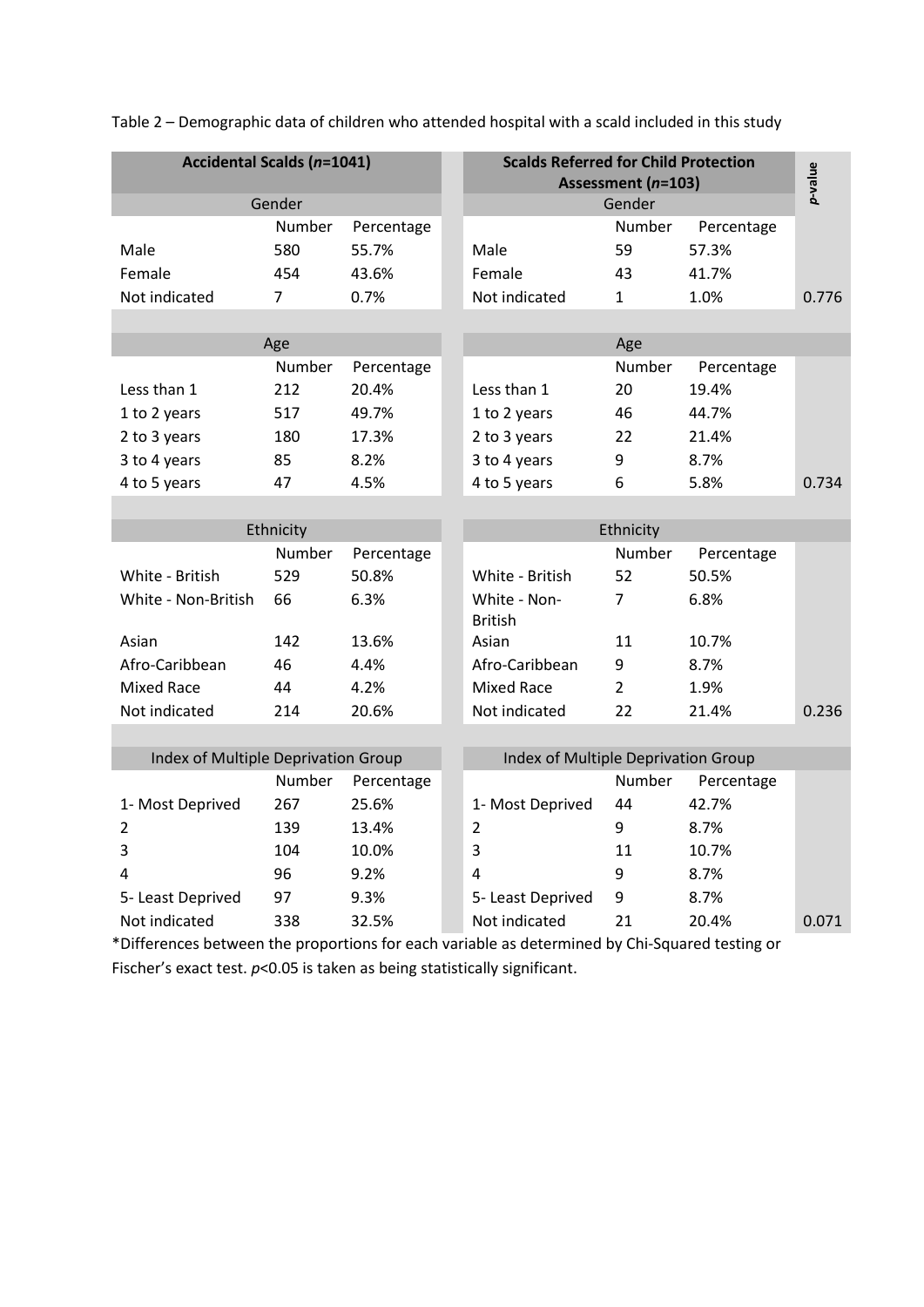Table 3 - Number of cases where scalds to an anatomical location were caused by a specific mechanism of interaction with an agent for all accidental scalds. The most superior anatomical location of the burn has been taken as the primary burn location.

| <b>Agent</b>                     | <b>Mechanism of Injury</b> | Most Superior Location of Body Scalded (Number of cases, percentage of all scalds to<br>that location) |             |            |            |            |            |                |
|----------------------------------|----------------------------|--------------------------------------------------------------------------------------------------------|-------------|------------|------------|------------|------------|----------------|
|                                  |                            | Head                                                                                                   | Trunk       | Arms       | Hands      | Legs       | Feet       | <b>TOTAL</b>   |
|                                  | Pull Down                  | 132 (54.8%)                                                                                            | 210 (60.5%) | 60 (36.8%) | 9(10.3%)   | 31 (22.8%) | 10 (14.9%) | 452            |
|                                  | Spill                      | 19 (7.9%)                                                                                              | 30 (8.6%)   | 20 (12.3%) | 11 (12.6%) | 28 (20.6%) | 19 (28.4%) | 127            |
| Hot Beverages in<br>Mugs/Cups    | Independent of the Child   | 11 (4.6%)                                                                                              | 11 (3.2%)   | 8 (4.9%)   | 3(3.4%)    | 9(6.6%)    | 5(7.5%)    | 47             |
|                                  | Immersion                  |                                                                                                        |             | 4(2.5%)    | 10 (11.5%) |            | 3(4.5%)    | 17             |
|                                  | Unwitnessed                | 5(2.1%)                                                                                                | 13 (3.7%)   | 2(1.2%)    |            | 1(0.7%)    |            | 21             |
|                                  | Pull Down                  | 28 (11.6%)                                                                                             | 28 (8.1%)   | 21 (12.9%) | 3(3.4%)    | 19 (14.0%) | $4(6.0\%)$ | 103            |
|                                  | Spill                      | 7(2.9%)                                                                                                | 11 (3.2%)   | 12 (7.4%)  | 6(7.0%)    | 15 (11.0%) | 5(7.5%)    | 56             |
| Kitchen Utensils<br>Hot Water in | Independent of the Child   | 6(2.5%)                                                                                                | 8(2.3%)     | 4(2.5%)    | 2(2.3%)    | 7(5.1%)    | $4(6.0\%)$ | 31             |
|                                  | Immersion                  |                                                                                                        |             | 5(3.1%)    | 6(7.0%)    |            | 3(4.5%)    | 14             |
|                                  | Unwitnessed                | $1(0.4\%)$                                                                                             | $3(0.9\%)$  |            | 2(2.3%)    | 1(0.7%)    |            | $\overline{7}$ |
|                                  |                            |                                                                                                        |             |            |            |            |            |                |
|                                  | Pull Down                  |                                                                                                        | 1(0.3%)     |            |            |            |            | $\mathbf 1$    |
|                                  | Spill                      |                                                                                                        |             |            |            |            |            |                |
| Baths/Showers<br>Hot Water in    | Independent of the Child   | $2(0.8\%)$                                                                                             | 3(0.9%      |            |            |            |            | 5              |
|                                  | Immersion                  |                                                                                                        | 1(0.3%)     | 1(0.6%)    | 1(1.1%)    |            |            | 3              |
|                                  | Unwitnessed                | 1(0.4%                                                                                                 | 3(0.9%)     | $1(0.6\%)$ |            |            | 1(1.5%)    | 6              |
|                                  |                            |                                                                                                        |             |            |            |            |            |                |
|                                  | Pull Down                  | 12 (5.0%)                                                                                              | 8(2.3%)     | 11 (6.7%)  | 4 (4.6%)   | 5(3.7%)    | 3(4.5%)    | 43             |
|                                  | Spill                      | $2(0.8\%)$                                                                                             | 3(0.9%      | $1(0.6\%)$ | 3(3.4%)    | 4(2.9%)    | $2(3.0\%)$ | 15             |
| Hot Food                         | Independent of the Child   | 1(0.4%                                                                                                 | 1(0.3%)     |            |            | 4 (2.9%)   |            | 6              |
|                                  | Immersion                  | $2(0.8\%)$                                                                                             |             | 1(0.6%)    | 15 (17.2%) |            | $2(3.0\%)$ | 20             |
|                                  | Unwitnessed                | $1(0.4\%)$                                                                                             |             | 1(0.6%)    |            | 1(0.7%)    |            | 3              |
|                                  | Pull Down                  |                                                                                                        |             |            |            |            |            |                |
|                                  | Spill                      | 5(2.1%)                                                                                                | 6(1.7%)     | 4(2.5%)    |            | 2(1.5%)    | $4(6.0\%)$ | 21             |
| Miscellaneous                    | Independent of the Child   | $2(0.8\%)$                                                                                             | 3(0.9%      | 6(3.7%)    |            | 5(3.7%)    | $2(3.0\%)$ | 18             |
|                                  | Immersion                  | 4(1.7%)                                                                                                | $3(0.9\%)$  |            | 2(2.3%)    | 2(1.5%)    |            | 11             |
|                                  | Unwitnessed                |                                                                                                        | 1(0.3%)     | 1(0.6%)    | 10 (11.5%) | 2(1.5%)    |            | 10<br>4        |
|                                  | <b>TOTAL</b>               | 241 (100%)                                                                                             | 347 (100%)  | 163 (100%) | 87 (100%)  | 136 (100%) | 67 (100%)  | 1041           |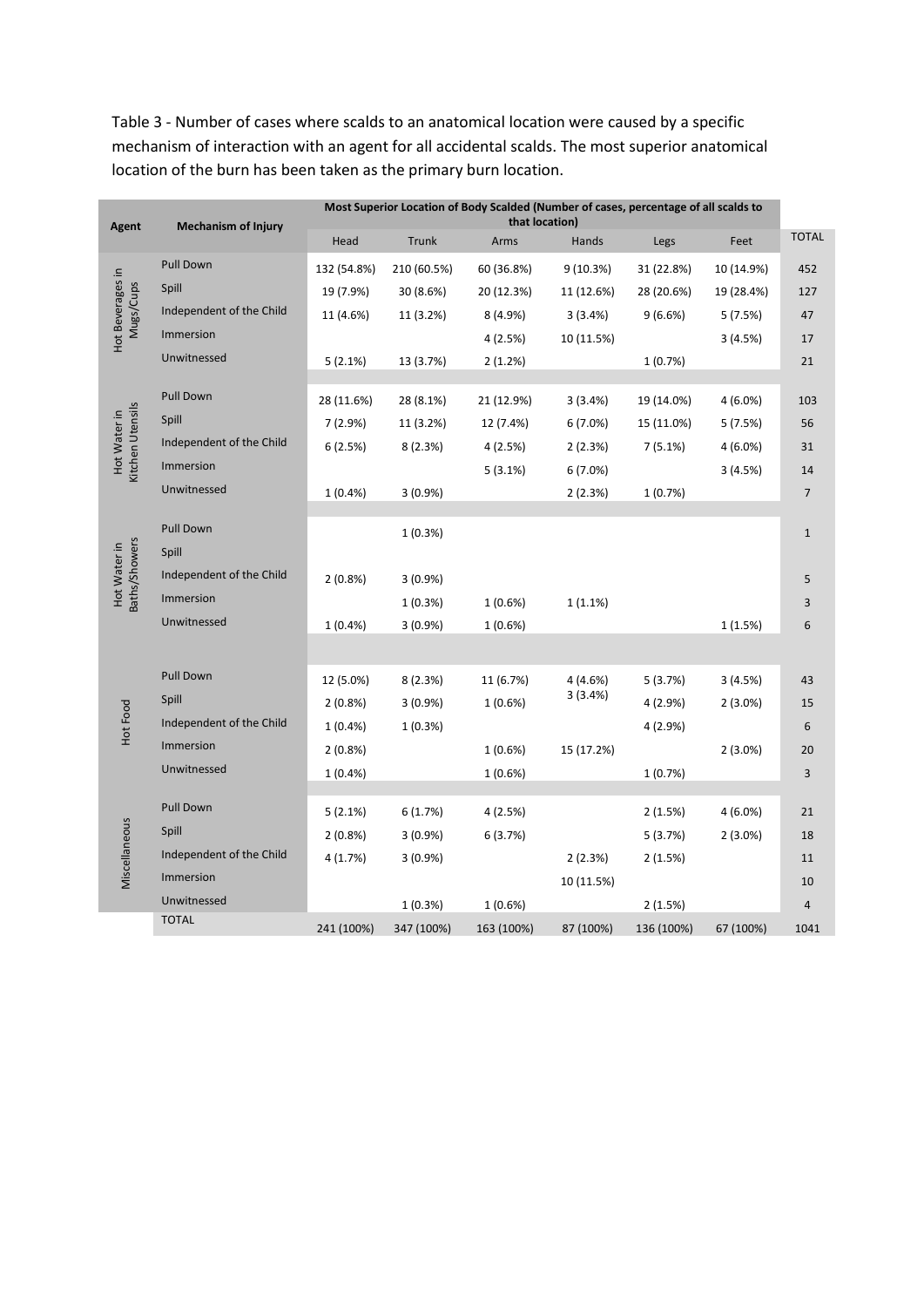The most common agent leading to accidental scalds was *Hot Beverages in a Mug/Cup*, which accounted for 63.8% (664/1041) of all scalds. The second most common cause was *Hot Water in Kitchen Utensils*, 20.3% (211/1041). *Hot Water in Baths/Showers* resulted in few scalds (1.4%, 15/1041). Scalds from *Hot Food* accounted for 8.4% (87/1041) of cases. The most common foods involved soup (25/87), noodles (18/87) and porridge (10/87). The remaining 6.1% (64/1045) of scalds were caused by *Miscellaneous* items, of which the most common were cooking oil (13/64), unspecified containers of hot water (12/64) and running water from hot water taps (8/64).

The most common mechanism *Pull Down*, which accounted for 59.6% (620/1041) of all scalds. The second most common mechanism was *Spill*, 20.7% (216/1041). Injuries that were *Independent of the Child* accounted for 9.6% (100/1041) cases; a third party spilled a hot liquid on the child (79/100), the child was immersed in hot water by a third party (8/100) (e.g. an older sibling turning on a hot water tap while in the bath with the child) and an item sprayed a child with hot water (13/100) (e.g. a nearby pressure cooker exploding). *Immersion* injuries from the child's own actions accounted for 6.1% (64/1041) of cases and the remaining 3.9% (41/1041) of cases were *Unwitnessed*.

The primary scald location was most often the trunk (33.3%, 347/1041), followed by the head (23.2%, 241/1041). Of note, scalds to the back were rare, accounting for only 5.3% (55/1041) of all cases. The extremities were rarely the primary scald location; hands in 8.4% (87/1041) of cases and feet in 6.4% (67/1041) of cases.

#### **The relationship between agent and mechanism of injury**

*Hot Beverages in Mugs/Cups* were most strongly associated with *Pull Down* scalds, accounting for 72.9% (452/620) of all scalds from this mechanism. *Beverages in Mugs/Cups* contributed the most to *Spill* scalds (58.8%, 127/216), scalds *Independent of the Child* (47.0%, 47/100) and *Unwitnessed* scalds (51.2%, 21/41). For all four of these mechanisms, the second most common causative agent was *Hot Water in Kitchen Utensils*, followed by *Hot Food*. The exception to this pattern was *Immersion* injuries,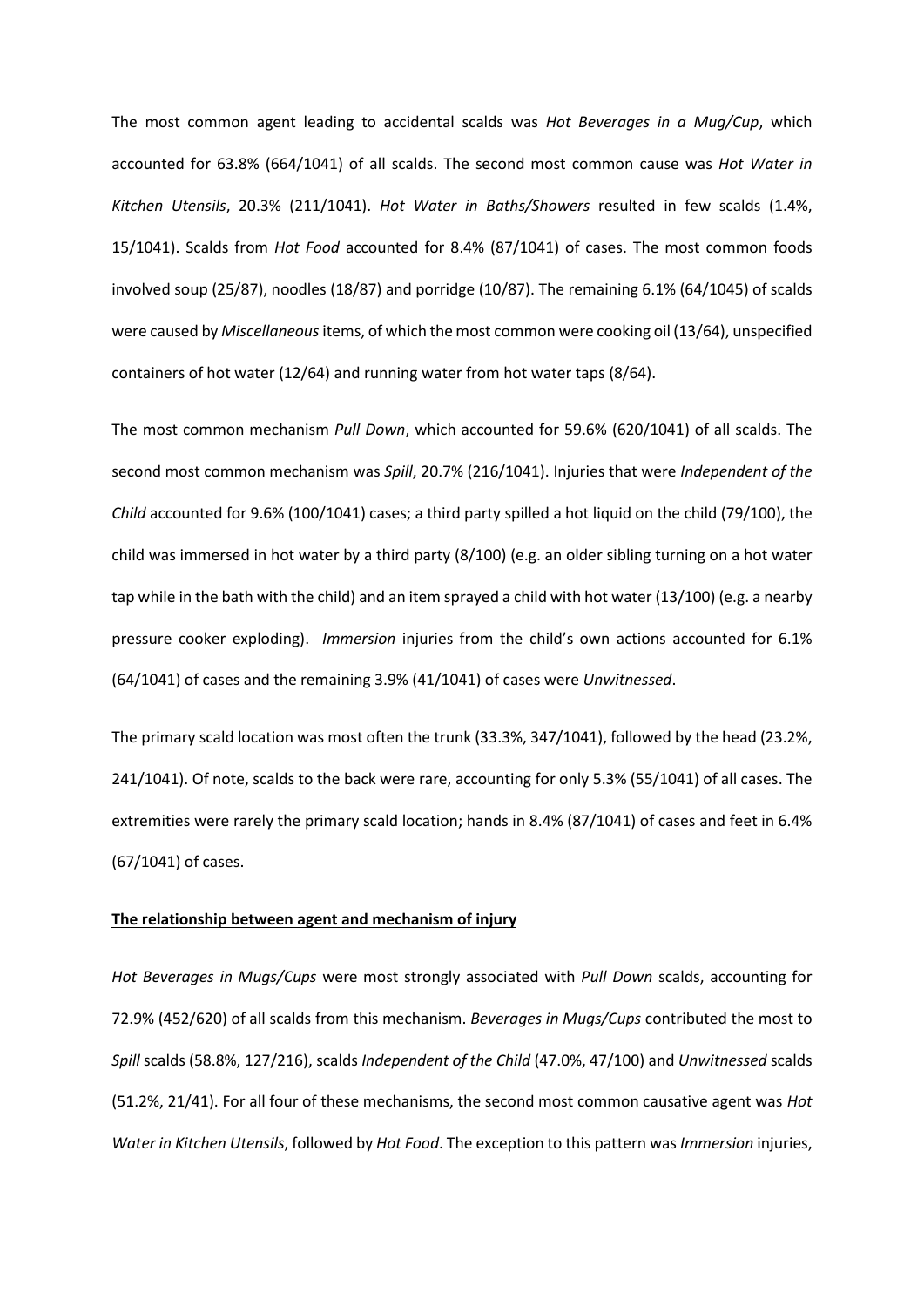where the most common causative agent was *Hot Food* (31.3%, 20/64) followed by *Hot Beverages in Mugs/Cups* (26.6%, 17/64) then *Hot Water in Kitchen Utensils* (21.9%, 14/64).

#### **The effect of the mechanism and agent on the location of the scald**

Both the mechanism of injury and causative agent influenced the location of the primary scald location on the body. *Pull Down* scalds contributed to a higher proportion of burns to the upper body compared to the lower body. For example, 73.4% (177/241) of burns to the head were from *Pull Down* injuries, compared to 31.3% (21/67) of burns to the feet. We see the opposite pattern in *Spill* injuries that were more likely to affect the lower parts of the body. In this case only 12.4% (30/247) of burns to the head were from *Spills*, whereas this mechanism caused 41.8% (28/67) of burns to the feet.

The primary locations of *Immersion* scalds were limited to the hands, arms, or feet, with only 4.7% (3/64) of cases affecting other areas. Regardless of where the primary scald was located, the most common causative agent was *Hot Beverages in Mugs/Cups* followed by *Hot Water in Kitchen Utensils.* 

#### **Number of areas scalded**

Further analysis of the data found that in 61.9% of cases (644/1041), scalds only affected one location. 34.5% (359/1041) involved adjacent areas. As such, only 3.7% (38/1041) scalds involved multiple locations on non-confluent areas.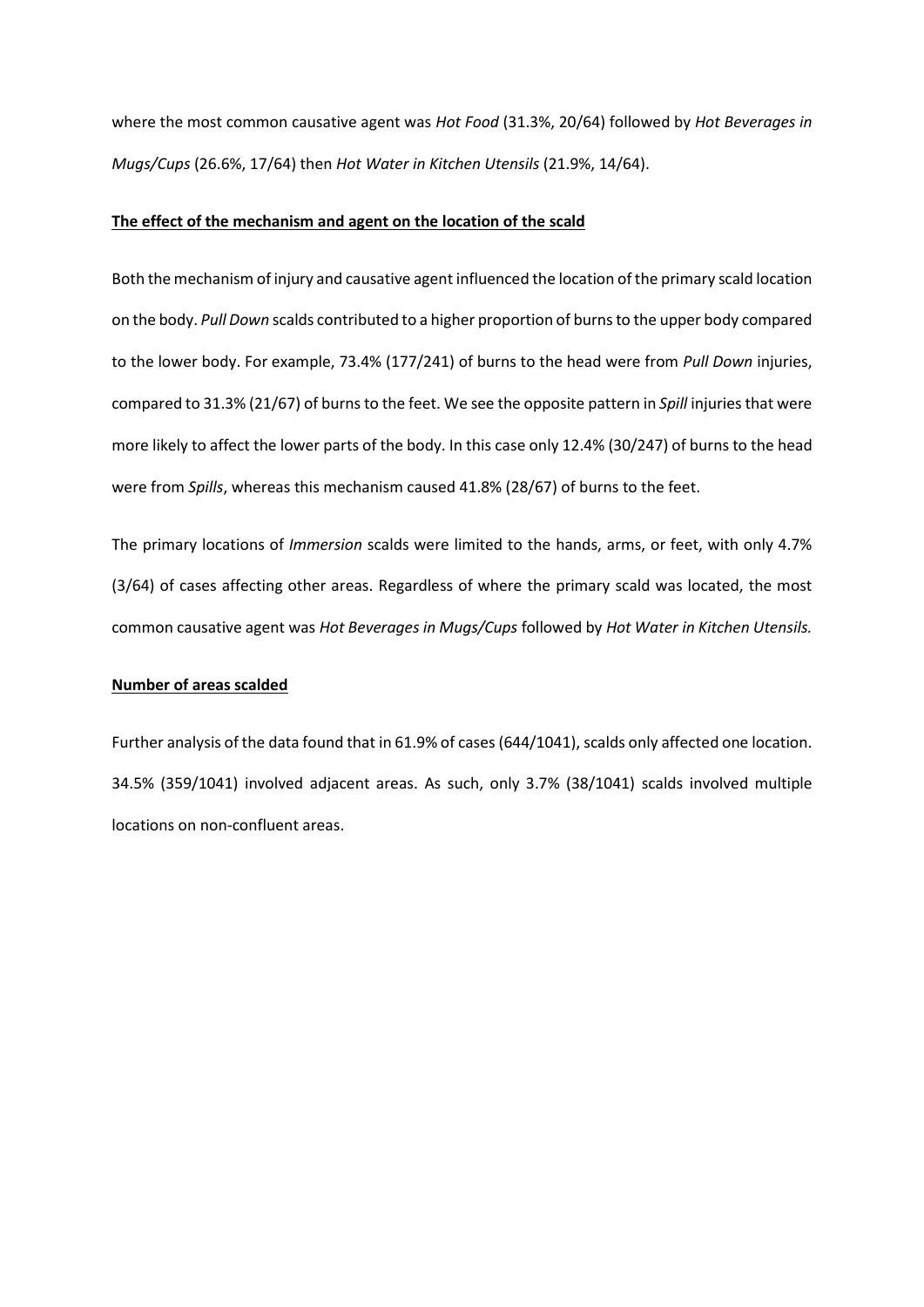|                                  |                  | Child Activity Prior to Scald |            |                         |                          |             |            |            |
|----------------------------------|------------------|-------------------------------|------------|-------------------------|--------------------------|-------------|------------|------------|
|                                  |                  | Standing                      | Sitting    | ŏ<br>Running<br>walking | Being carried<br>or held | Lying down  | Crawling   | Climbing   |
|                                  | Head             | 101 (29.4%)                   | 15 (7.5%)  | 68 (34.7%)              | 2(2.5%)                  | 7 (35.0%)   | 4 (21.1%)  | 1 (9.1%)   |
|                                  | Trunk            | 129 (37.5%)                   | 55 (27.5%) | 78 (39.8%)              | 16 (20.0%)               | 3(15.0%)    | 3(15.8%)   | 3(27.3%)   |
|                                  | Arms             | 63 (18.3%)                    | 33 (16.5%) | 27 (13.8%)              | 11 (13.8%)               | 3(15.0%)    | 5(26.3%)   | $0(0.0\%)$ |
| Highest Body Location<br>Scalded | Hands            | 17 (4.9%)                     | 25 (12.5%) | 5(2.6%)                 | 12 (15.0%)               | $0(0.0\%)$  | 5(26.3%)   | 3(27.3%)   |
|                                  | Legs             | 24 (7.0%)                     | 61 (30.5%) | 5(2.6%)                 | 25 (31.3%)               | 3(15.0%)    | 1(5.3%)    | 1 (9.1%)   |
|                                  | Feet             | 10 (2.9%)                     | 11 (5.5%)  | 13 (6.6%)               | 14 (17.5%)               | 4 (20.0%)   | 1(5.3%)    | 3(27.3%)   |
|                                  | <b>Total</b>     | 344 (100%)                    | 200 (100%) | 196 (100%)              | 80 (100%)                | 20 (100%)   | 19 (100%)  | 11 (100%)  |
|                                  |                  |                               |            |                         |                          |             |            |            |
| Mechanism of<br>Scald            | <b>Pull Down</b> | 253 (75.3%)                   | 93 (46.5%) | 123 (62.8%)             | 25 (31.3%)               | $6(30.0\%)$ | 9(47.4%)   | 7 (63.6%)  |
|                                  | Spill            | 35 (10.2%)                    | 55 (27.5%) | 52 (26.5%)              | 24 (30.0%)               | 4 (20.0%)   | 8 (42.1%)  | 3(27.3%)   |
|                                  | Independent      | 14 (4.1%)                     | 20 (10.0%) | 3(1.5%)                 | 11 (13.8%)               | 2 (10.0%)   | 2(10.5%)   | 1 (9.1%)   |
|                                  | Immersion        | 24 (7.0%)                     | 25 (12.5%) | 11 (5.6%)               | 20 (25.0%)               | 8 (40.0%)   | $0(0.0\%)$ | $0(0.0\%)$ |
|                                  | Unwitnessed      | 18 (5.2%)                     | 7(3.5%)    | 7(3.6%)                 | $0(0.0\%)$               | $0(0.0\%)$  | $0(0.0\%)$ | $0(0.0\%)$ |
|                                  | <b>Total</b>     | 344 (100%)                    | 200 (100%) | 196 (100%)              | 80 (100%)                | 20 (100%)   | 19 (100%)  | 11 (100%)  |

Table 4 – Comparison of child activity prior to (where it was recorded n=870) scald to the highest body location and the mechanism of injury.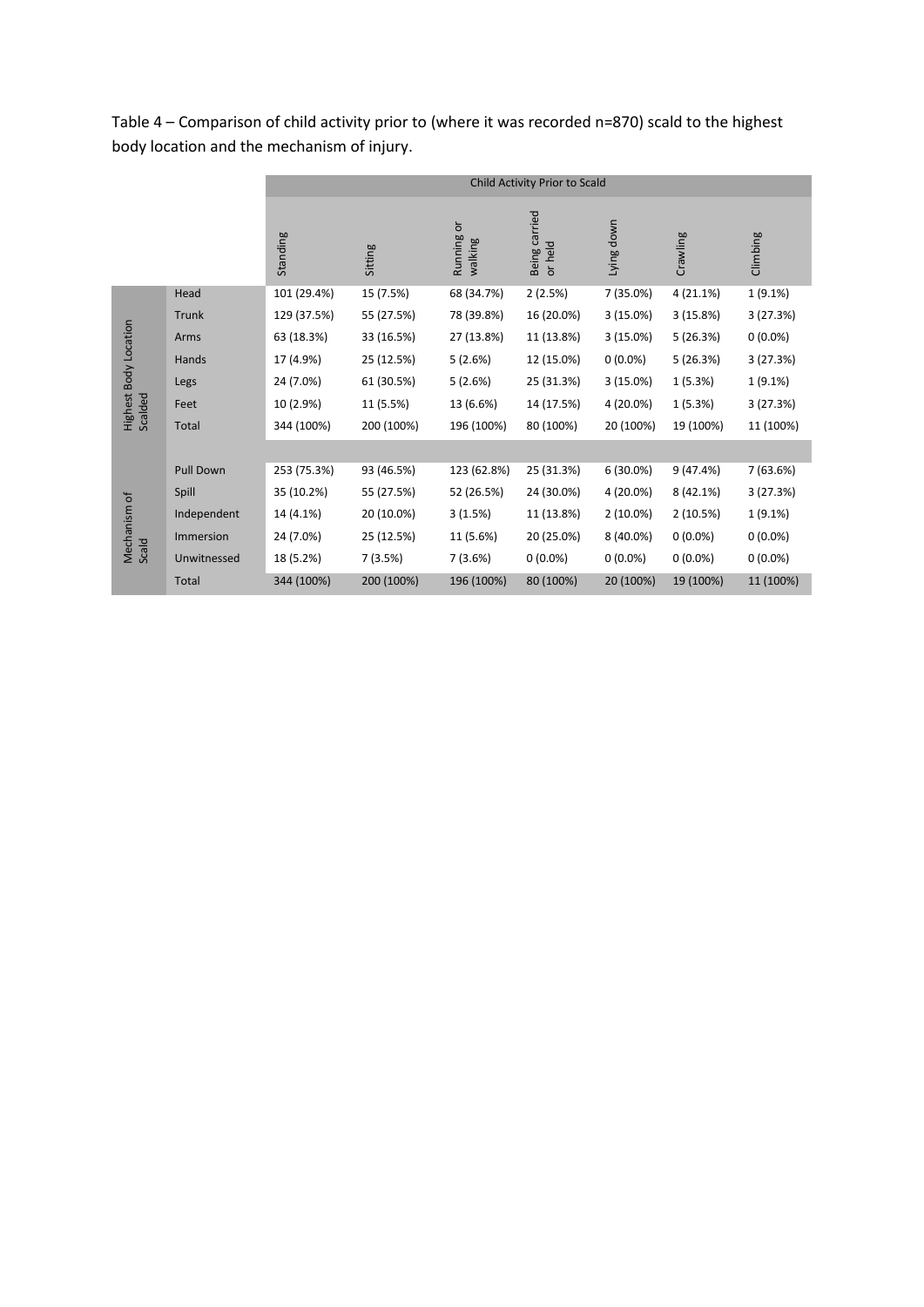# **The relationship between the child's activity with the location of the scald and the mechanism of injury**

When a child was upright (*standing*, *running, or walking)* at the time of injury, scalds were more likely to affect the upper body (Table 4) than the lower. For example, scalds to the head or trunk accounted for 66.9% (230/344) *standing* scalds and 74.5% (146/196) of *running or walking* scalds but only 35.0% (70/200) of *sitting* scalds. Pull Down scalds were the most common mechanism of injury for all child activity apart from when the child was *lying down* prior to the scald.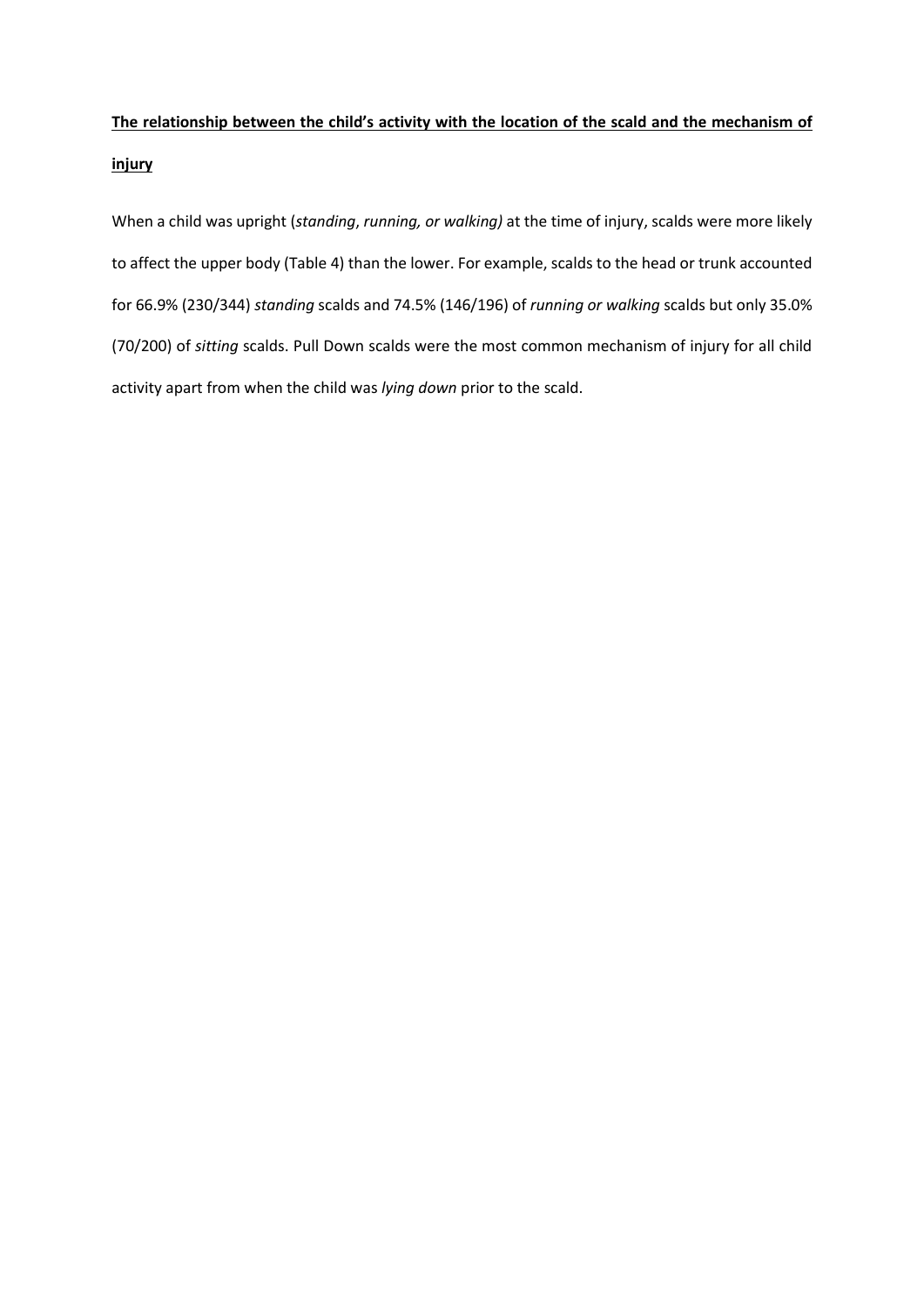Table 5 – Table comparing accidental scalds to scalds referred for child protection assessment for the following factors; causative agent, mechanism of injury, highest body location affected, presence of symmetrical scalds, and burns involving the buttocks or groin.

|                      |                                                    | Accidental          |            | <b>Referred for Child Protection</b><br>Assessment |            |                |
|----------------------|----------------------------------------------------|---------------------|------------|----------------------------------------------------|------------|----------------|
|                      |                                                    | <b>Total Number</b> | Percentage | <b>Total Number</b>                                | Percentage | $p-$<br>Value* |
|                      | Water in<br>Mugs/Cups                              | 664                 | 63.8%      | 58                                                 | 56.3%      | 0.134          |
| Agent                | Water in Kitchen<br><b>Utensils</b>                | 211                 | 20.3%      | 18                                                 | 17.5%      | 0.499          |
|                      | <b>Water in</b><br><b>Baths/Showers</b>            | 15                  | 1.4%       | 11                                                 | 10.7%      | 0.000          |
|                      | <b>Hot Food</b>                                    | 87                  | 8.4%       | 8                                                  | 7.8%       | 0.836          |
|                      | Miscellaneous                                      | 64                  | 6.1%       | 8                                                  | 7.8%       | 0.519          |
|                      | Total                                              | 1041                | 100%       | 103                                                | 100%       |                |
|                      | Pull down                                          | 620                 | 59.6%      | 58                                                 | 56.3%      | 0.522          |
| Mechanism            | Spill                                              | 216                 | 20.7%      | 17                                                 | 16.5%      | 0.308          |
|                      | Independent of<br>the Child                        | 100                 | 9.6%       | 11                                                 | 10.7%      | 0.726          |
|                      | Immersion                                          | 64                  | 6.1%       | $\overline{7}$                                     | 6.8%       | 0.795          |
|                      | <b>Unwitnessed</b>                                 | 41                  | 3.9%       | 10                                                 | 9.7%       | 0.007          |
|                      | Total                                              | 1041                | 100%       | 103                                                | 100%       |                |
|                      | Head                                               | 241                 | 23.2%      | 24                                                 | 23.3%      | 0.973          |
|                      | <b>Trunk</b>                                       | 347                 | 33.3%      | 33                                                 | 32.0%      | 0.790          |
|                      | Arms                                               | 163                 | 15.7%      | 14                                                 | 13.6%      | 0.580          |
| Location             | Hands                                              | 87                  | 8.4%       | 9                                                  | 8.7%       | 0.894          |
|                      | Legs                                               | 136                 | 13.1%      | 16                                                 | 15.5%      | 0.481          |
|                      | Feet                                               | 67                  | 6.4%       | $\overline{7}$                                     | 6.8%       | 0.887          |
|                      | Total                                              | 1041                | 100%       | 103                                                | 100%       |                |
| <b>Other Factors</b> | <b>Symmetrical</b><br><b>Scalds</b>                | 40                  | 3.8%       | 17                                                 | 16.5%      | 0.000          |
|                      | <b>Burns involving</b><br>the buttocks or<br>groin | 29                  | 2.8%       | $\overline{2}$                                     | 1.9%       | 1.000          |

\*Differences between the proportions for each group as determined by Chi-Squared testing or Fischer's exact test.  $p$ <0.05 is taken as being statistically significant.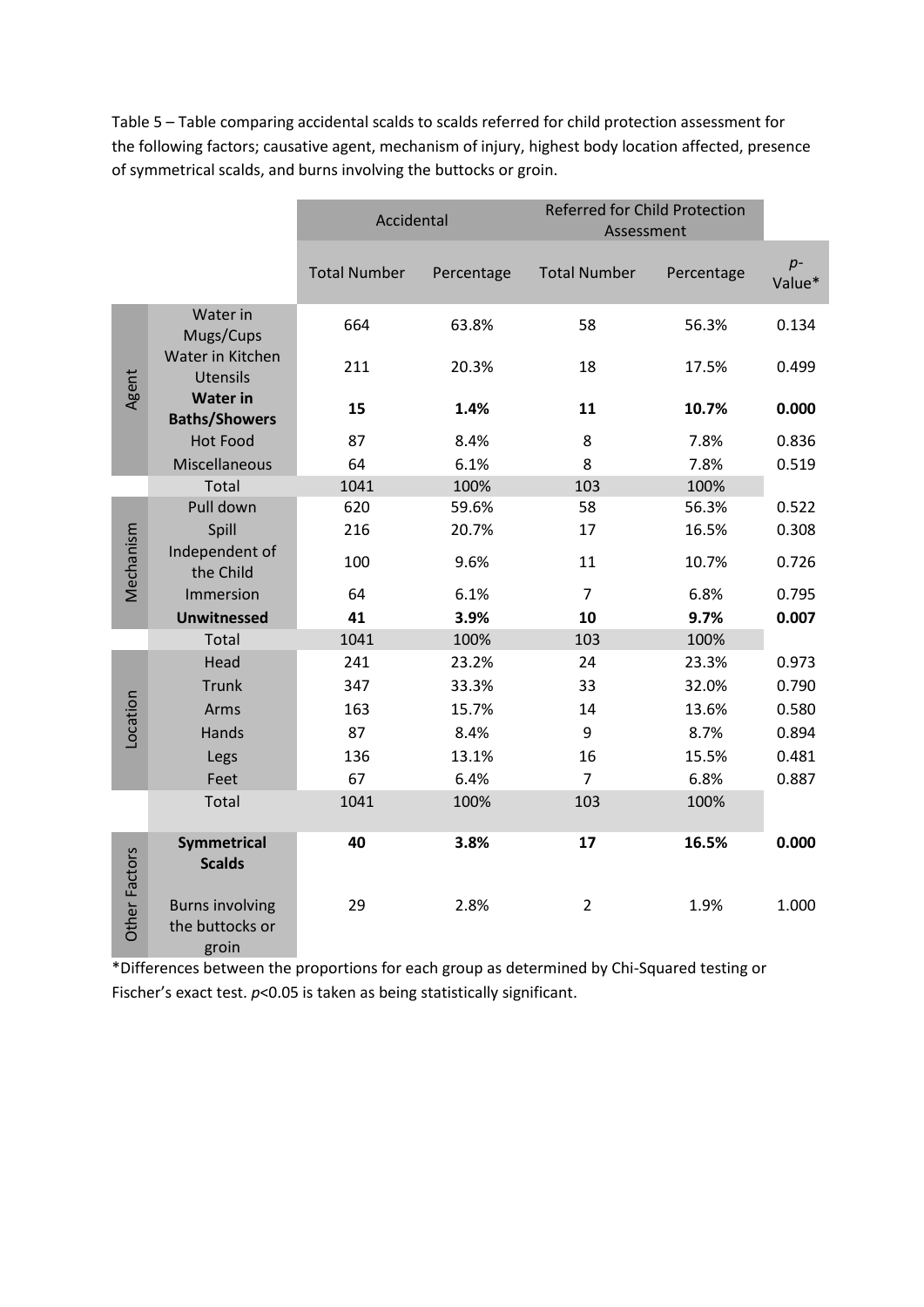#### **Comparison of accidental scald cases to scalds referred for child protection assessment**

In terms of demographics, a larger proportion of cases who were referred for CP assessment came from IMD Group 1, the most deprived group, 42.7% compared to 25.6% of accidental scalds. However, this did not reach statistical significance (p=0.071). Several factors were more likely to result in a CP referral (Table 5). These factors were; scalds associated with *baths/showers* (OR 8.2, CI 3.7-18.3), *Unwitnessed* scalds (OR 3.6, CI 1.3-5.4), and *Symmetrical* scalds (OR 4.9, CI 2.7-9.1) (Table 5). There are no statistically significant associations with the anatomical location of a scald and referral to CP assessment (Table 5).

## **Discussion**

This study has demonstrated that given the agent and mechanism, we can estimate the expected primary location of a scald. For example, if a child aged 5 years or younger pulls down a cup of hot beverage, they are more likely to have a scald that involves their head or trunk than solely their legs or feet. Conversely, given that a spill occurs when objects are knocked over on a surface within the child's reach, they are unlikely to occur above shoulder level. Perhaps unsurprisingly, the position of the child prior to the injuries was found to play a role in the distribution of a burn also.

Scalds from *Hot Water in Mugs/Cups* continue to be the biggest cause of scalds in childhood<sup>17</sup>. Children have skin that is 40-60% thinner than adults<sup>18</sup>, and as such are at risk of greater burns from given injuries<sup>19</sup>. Given the risks of long term psychological and physical injury from any scald<sup>20-21</sup> it is considered an important focus for public health interventions. The recent SafeTea campaign<sup>22</sup> was specifically aimed at educating parents on the risks of leaving hot drinks within a child's reach, as well as appropriate first aid measures in cases of scalds. Other useful measures, such as the Cool Runnings app<sup>23</sup>, an app-based intervention aimed at increasing the knowledge of childhood burn risk and correct first aid methods, have also been found to be effective interventions in preventing scald injuries. The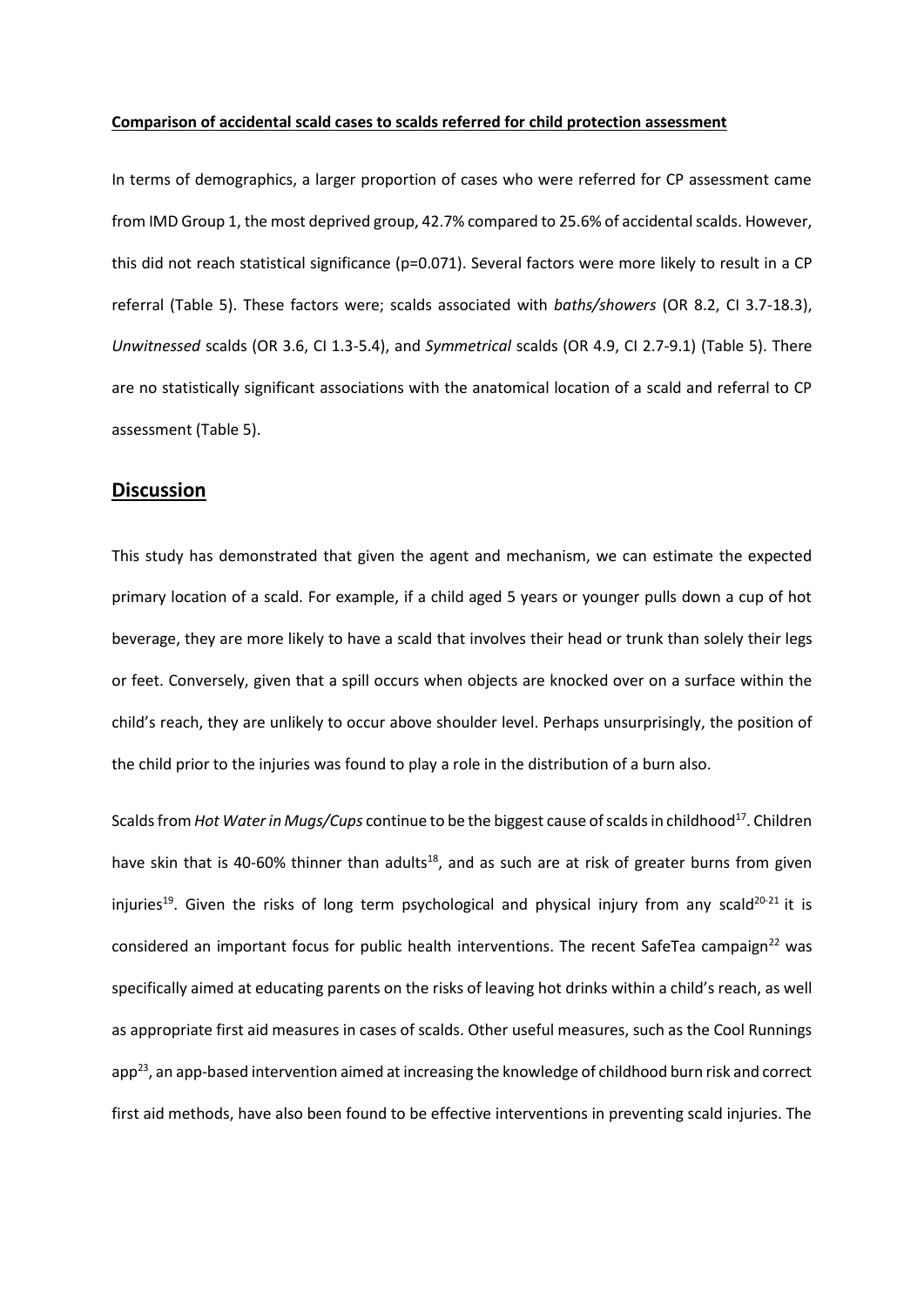results from this study and future epidemiological studies can continue to inform, reinforce, and evaluate prevention strategies focussed on hot beverages and other hot liquids in the kitchen.

Cases referred to children's social services with CP concerns were more likely for unwitnessed scalds, those that happened in the bath or shower and scalds of a symmetrical distribution. These factors have previously been shown to be an indicator of physical abuse<sup>16</sup> and would seem to be influencing clinicians to make a CP referral. It is, however, important to consider that referrals for CP could have occurred in each case for reasons other than those analysed here (e.g., a history of domestic violence in the household or other associated injuries).

#### **Strengths and Weaknesses**

To our knowledge, this is the first study of its kind to analyse the relationship between the anatomical location of scalds and the influence of causative agents and mechanisms of injury. The study had a large sample size from multiple hospital sites over several years and used a standardised comprehensive assessment proforma for each child. Hepburn et al $^{24}$  has previously confirmed that if the BaSAT is well completed by clinicians, when introduced into clinical practice there was significant improvement of clinical documentation particularly in screening for maltreatment.

There were several limitations with this study. Given that scalds are often widely distributed it was a challenge to describe and analyse their location succinctly. The most superior body part affected by the burn was taken as the primary burn location as this allowed for a consistency in making comparisons and is a method that has previously used in scald analysis<sup>25</sup>. However, this assumption is only valid if the child was upright e.g. standing or sitting during the incident. As our data confirms, most children were indeed upright at the time, the mechanisms involved (pull down, spill or immersion) were mostly activated by the children themselves. Furthermore, over 95% of the scalds were limited to one of the six locations or adjoining locations confirming that our approach was a reasonable way to standardise the description of the anatomical location of the scalds.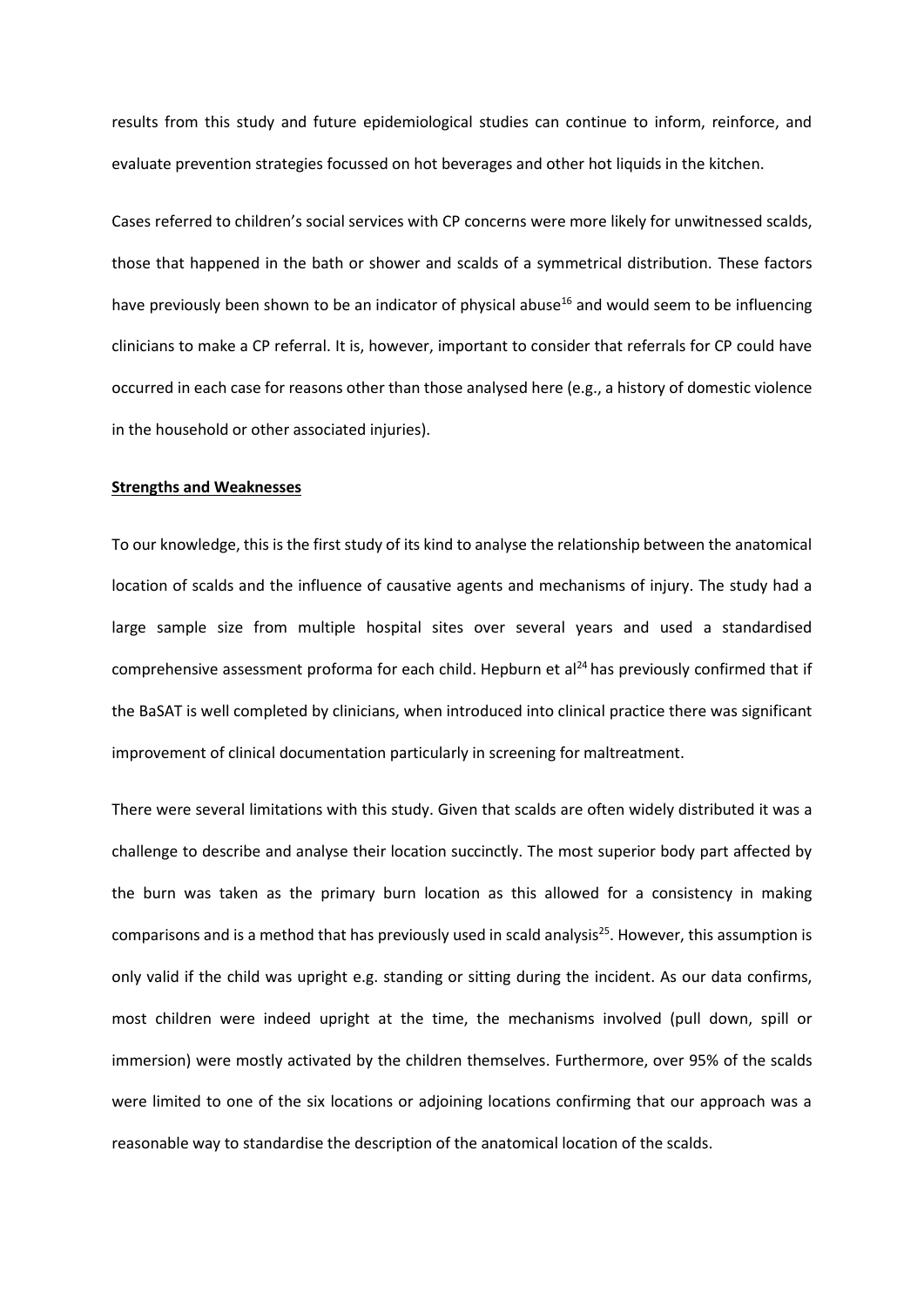It is also worth noting that, thresholds and rules for safeguarding assessment tend to vary from placeto-place and clinician-to-clinician, therefore these factors may have also impacted on our results. The study did not confirm final outcomes of safeguarding assessment but reflects the factors that raise concern for the clinical team and instigated a referral to children's social care.

## **Conclusion**

This study found key patterns of scalds related to the mechanism, agent and position of child at the point of injury and highlights the value of comprehensive, standardised history taking and documentation of these three factors together with the location of the scald. This study adds new detail to the body of evidence around accidental scalds. There were key patterns of scalds related to the mechanism, agent and position of child at the point of injury; *Pull down* scalds mostly involved the upper body, S*pills* tend to involve the lower body, *Immersion* scalds were associated with the extremities. Scalds from *Hot Water in mugs/cups* were the most common and scalds from *Hot Water in baths/showers* and *Unwitnessed* scalds were more likely to be associated with child protection referrals. Scalds were also more likely to affect the upper body of children who were upright at the time of injury, than those who were sat down.

Health promotion messages that focus on keeping hot drinks and food out of children's reach could have huge benefits in terms of injury prevention. It is also worth noting that kitchen utensils, such as pots and pans, being filled with hot water led to a fifth of all scalds, highlighting the need of health promotion messages to also focus on the inherent dangers to children in the kitchen.

This study helps strengthen findings from previous studies and highlights predictable patterns of accidental scalds. This will help clinicians assess scalds in young children, particularly those new to the emergency department who may be unfamiliar with expected scald patterns or may be unfamiliar with the importance of using appropriate terminology in documenting histories of scalds (e.g., using the term 'spill' instead of 'pull down' in cases where the latter is more appropriate).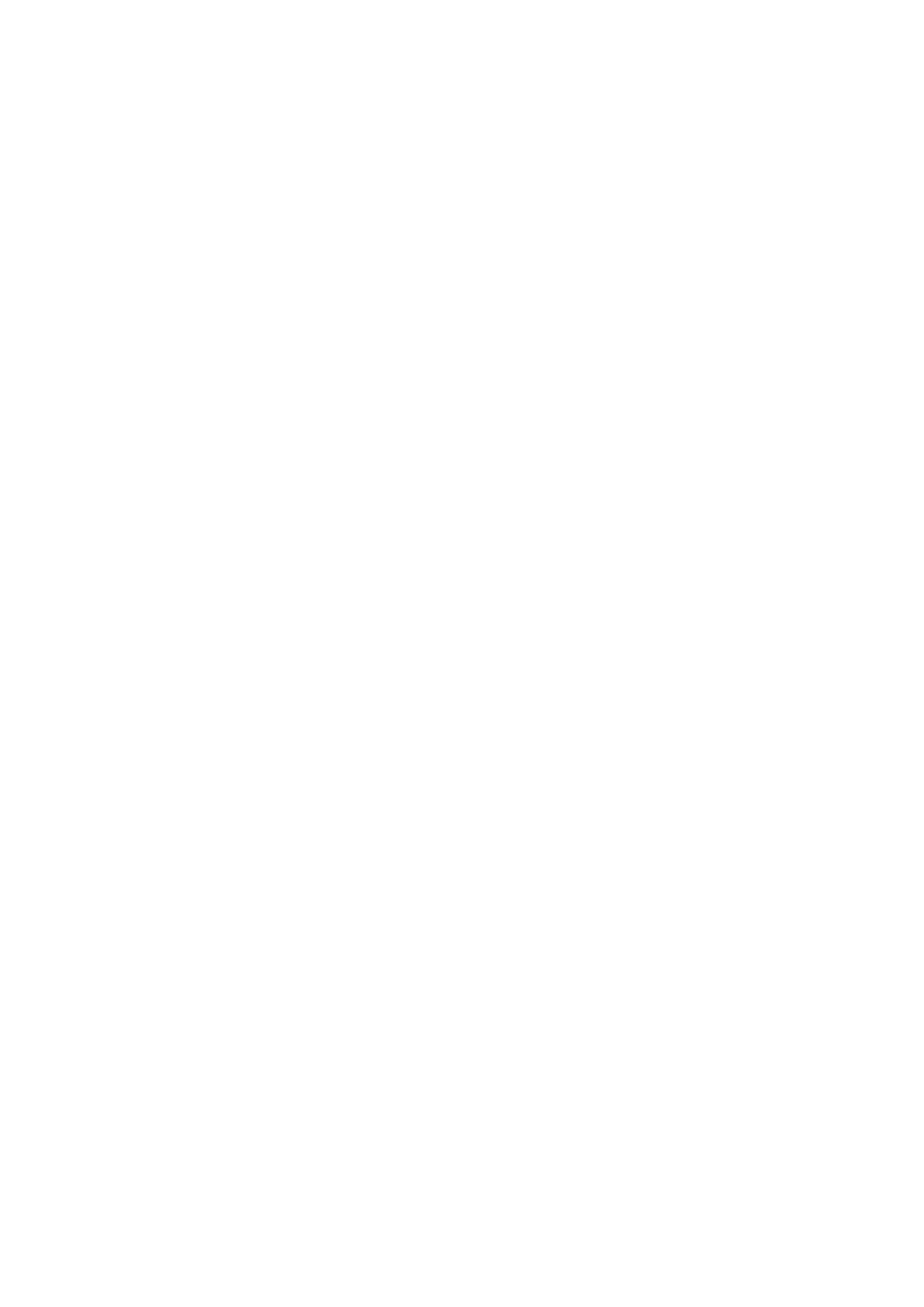# **Funding**

This study was supported by the *Scar Free Foundation* and *Health and Care Research Wales.*

# **Ethics Approval**

Ethical approval was granted through Cardiff University with waived consent; MREC No. 13/WA/0003,

15/WA/0259 and 15CAG0203.

## **Figures**

Figure 1 Legend – Diagram of exclusion criteria applied to all cases of scalds in children less than five years of age from BaSAT database

# **Contributorship Statement**

Assim Javaid - Lead author - Writing article and data analysis

Emma Johnson - Writing abstract, literature review, article review and reference organisation

Linda Hollén - Data analysis and article review

Alison Kemp - Supervision of article and study design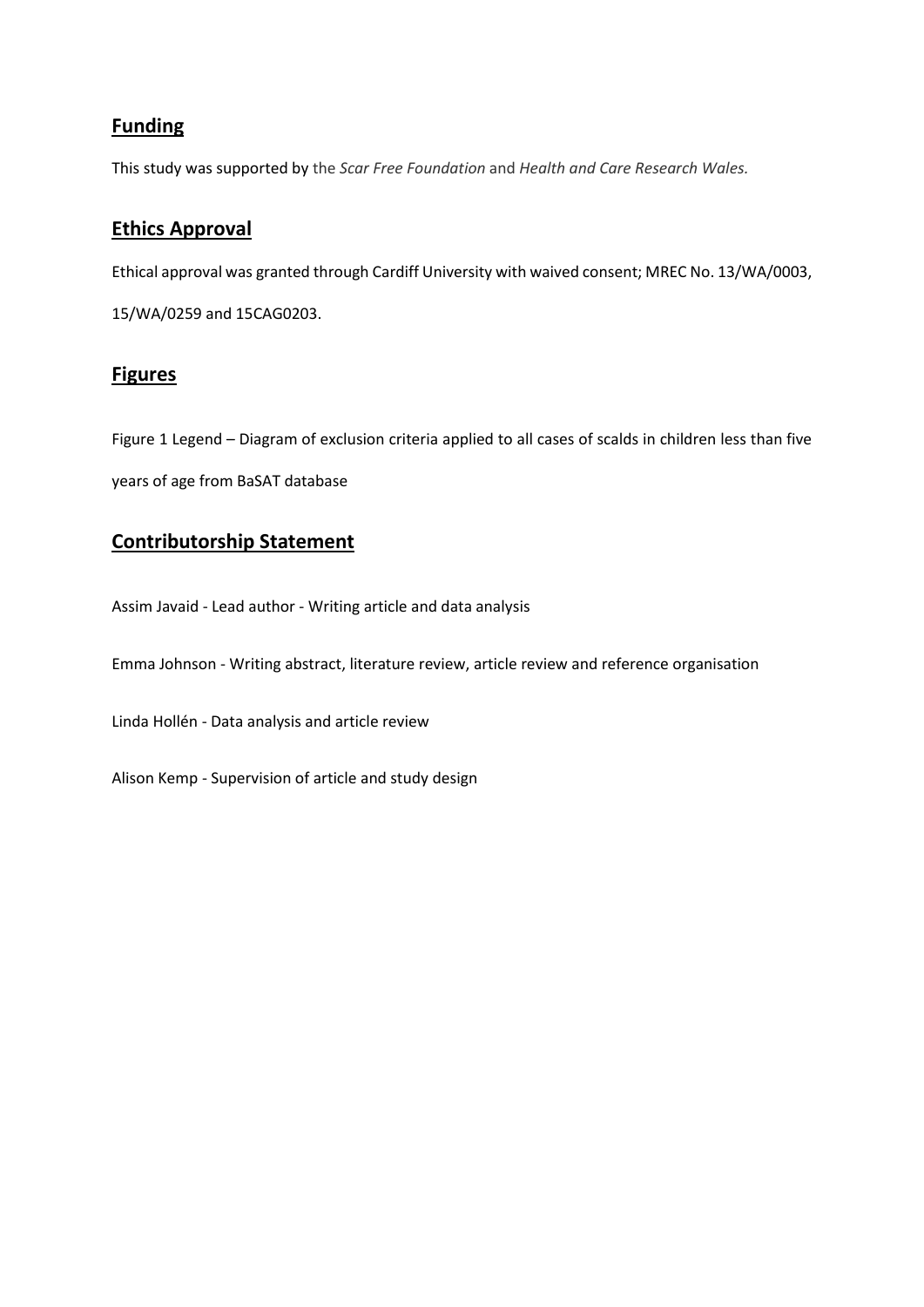#### **What is known:**

- 1) Scalds are the most common type of burn injury in children.
- 2) There have been found to be statistically significant differences in factors involved in accidental contact burns compared to those referred for child protection assessment.
- 3) Intentional scalds have been found to be associated with several factors, including immersion mechanisms, hot tap water and having with clear upper margins.

### **What this study adds:**

- 1) A pull-down mechanism is more likely to result in a scald to the upper body whereas scalds from spills are more likely to affect the lower body.
- 2) Scalds associated with baths/showers, that were unwitnessed, or were distributed symmetrically were more likely to be referred for child protection assessment
- 3) The findings of this study should allow clinicians to appreciate whether the history and examination of a scald is in keeping with an accidental injury.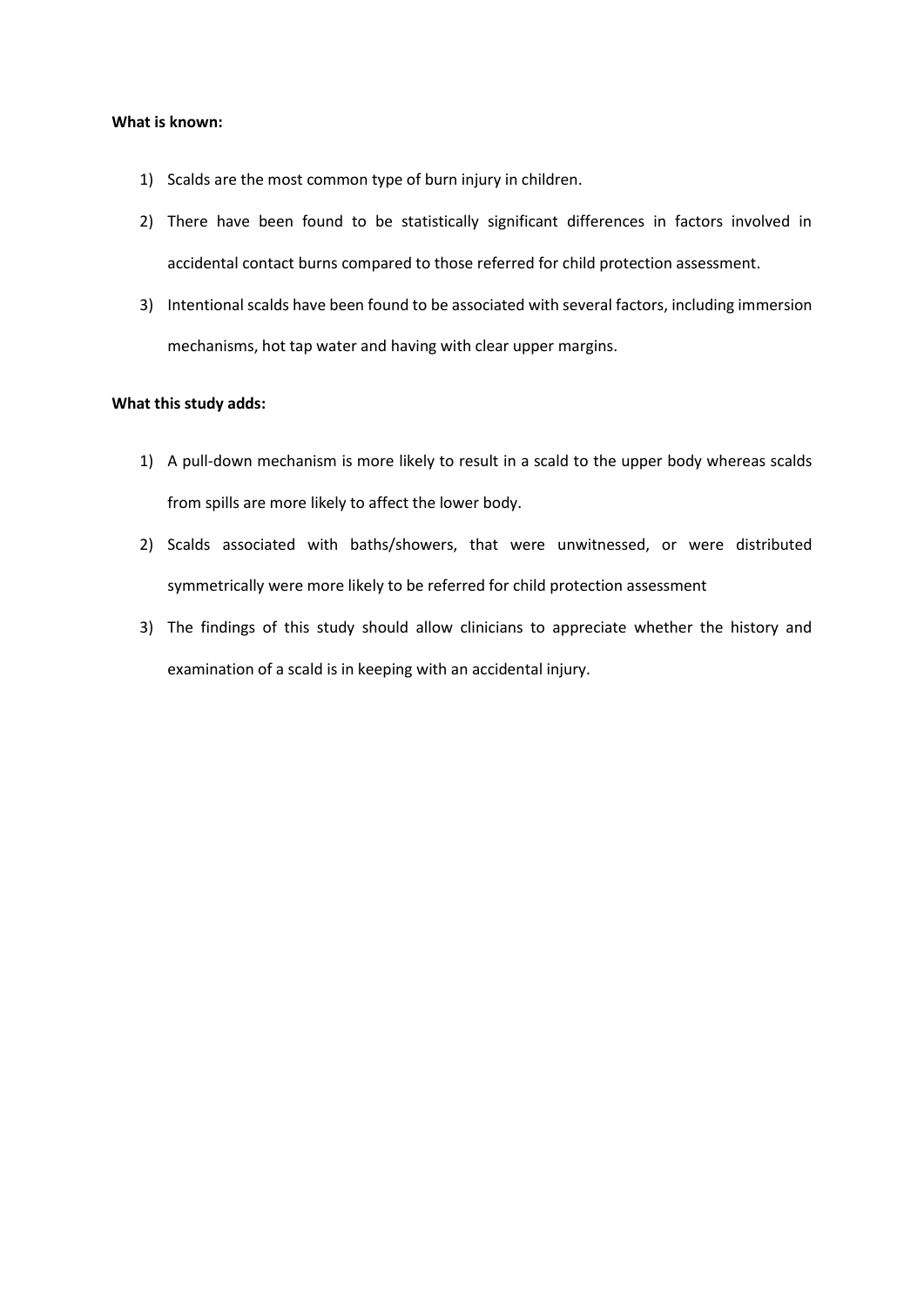#### References:

- 1 Peden M, Oyegbite K, Ozanne-Smith J, et al. World report on child injury prevention. Unicef; World Health Organisation, 2008.
- 2 Pawlik M-C, Kemp A, Maguire S, et al. Children with burns referred for child abuse evaluation: burn characteristics and co-existent injuries. Child Abuse Negl 2016;55:52–61.
- 3 Simon PA, Baron RC. Age as a risk factor for burn injury requiring hospitalization during early childhood. Arch Pediatr Adolesc Med 1994;148:394–7.
- 4 Kemp AM, Jones S, Lawson Z, et al. Patterns of burns and scalds in children. Arch Dis Child 2014;99:316–21.
- 5 Burlinson CEG, Wood FM, Rea SM. Patterns of burn injury in the preambulatory infant. Burns 2009;35:118–22.
- 6 Loos MHJ, Almekinders CAM, Heymans MW, de Vries A, Bakx R. Incidence and characteristics of non-accidental burns in children: A systematic review [published online ahead of print, 2020 Feb 10]. *Burns*. 2020;S0305-4179(19)30298-0. doi:10.1016/j.burns.2020.01.008
- 7 Javaid AA, Bennett V, Hollén L, et al. Contact burns: the influence of agents and mechanisms of injury on anatomical burn locations in children <5 years old and associations with child protection referrals. Arch Dis Child 2020;105:580–586.
- 8 Shah M, Orton E, Tata LJ, Gomes C and Kendrick D. Risk factors for scald injury in children under 5 years of age: A case-control study using routinely collected data. Burns. 2013. 39:1474-1478
- 9 Emond A, Sheahan C, Mytton J, et al. Developmental and behavioural associations of burns and scalds in children: a prospective population-based study. Arch Dis Child 2017;102:428–83.
- 10 Elrod J, Schiestl CM, Mohr C, Landolt MA. Incidence, severity and pattern of burns in children and adolescents: An epidemiological study among immigrant and Swiss patients in Switzerland. *Burns*. 2019;45(5):1231-1241. doi:10.1016/j.burns.2019.02.009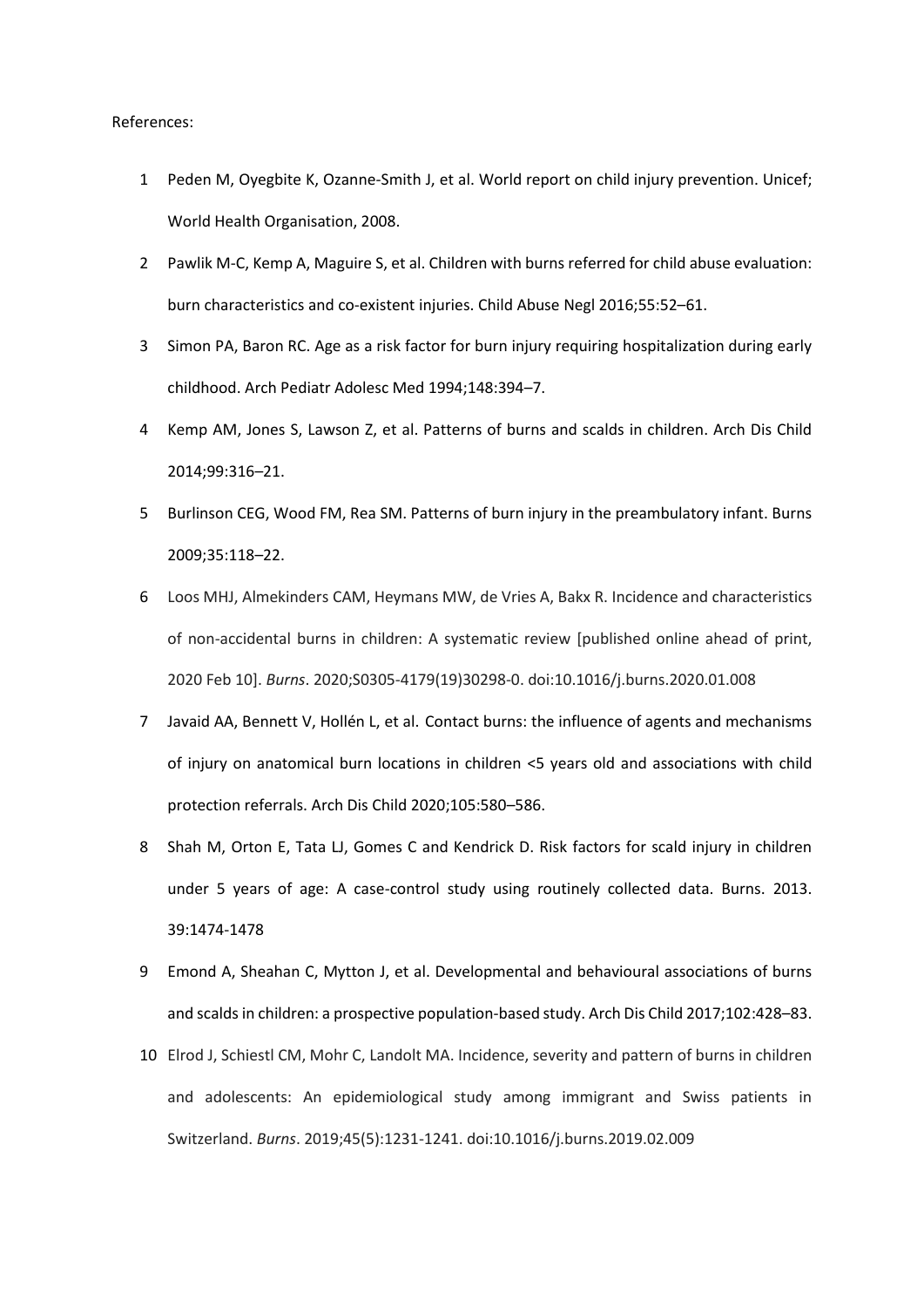- 11 Harris PA, Taylor R, Thielke R, Payne J, Gonzalez N and Conde JG. Research electronic data capture (REDCap) – A metadata-driven methodology and workflow process for providing translational research informatics support. Journal of Biomedical Informatics; 2009; 42(2); 377-81
- 12 Ministry of Housing, Communities & Local Government. English indices of deprivation 2015; 2015. https://www.gov.uk/government/statistics/english-indices-of-deprivation-2015. Accessed July 23, 2019.
- 13 Welsh Government. Welsh index of multiple deprivation 2014; 2015. https://gov.wales/welsh-index-multiple-deprivation-full-index-update-ranks-2014. Accessed July 23, 2019.
- 14 Ministry of Housing, Communities & Local Government. The English Indices of Deprivation 2019. 2019. Ministry of Housing, Communities & Local Government. Available online at [https://assets.publishing.service.gov.uk/government/uploads/system/uploads/attachment\\_](https://assets.publishing.service.gov.uk/government/uploads/system/uploads/attachment_data/file/835115/IoD2019_Statistical_Release.pdf) [data/file/835115/IoD2019\\_Statistical\\_Release.pdf](https://assets.publishing.service.gov.uk/government/uploads/system/uploads/attachment_data/file/835115/IoD2019_Statistical_Release.pdf)
- 15 James-Ellison M, Barnes P, Maddocks A, et al. Social health outcomes following thermal injuries: a retrospective matched cohort study. Arch Dis Child 2009;94:663–7.
- 16 Maguire S, Moynihan S, Mann M, Potokar T, Kemp AM. A systematic review of the features that indicate intentional scalds in children. *Burns*. 2008;34(8):1072-1081. doi:10.1016/j.burns.2008.02.011
- 17 Burgess JD, Kimble RM, Watt KA, Cameron CM. Hot tea and tiny tots don't mix: A crosssectional survey on hot beverage scalds. *Burns*. 2017;43(8):1809-1816. doi:10.1016/j.burns.2017.05.008
- 18 Jinna S, Livingstone N, Moles R. Cutaneous sign of abuse: Kids are not just little people. 2017. *Clinics in Dermatology*. 35; 504–511
- 19 Fenlon S, Nene S. Burns in Children. 2007. *Continuing Education in Anaesthesia, Critical Care & Pain.* 7(3); 76-80